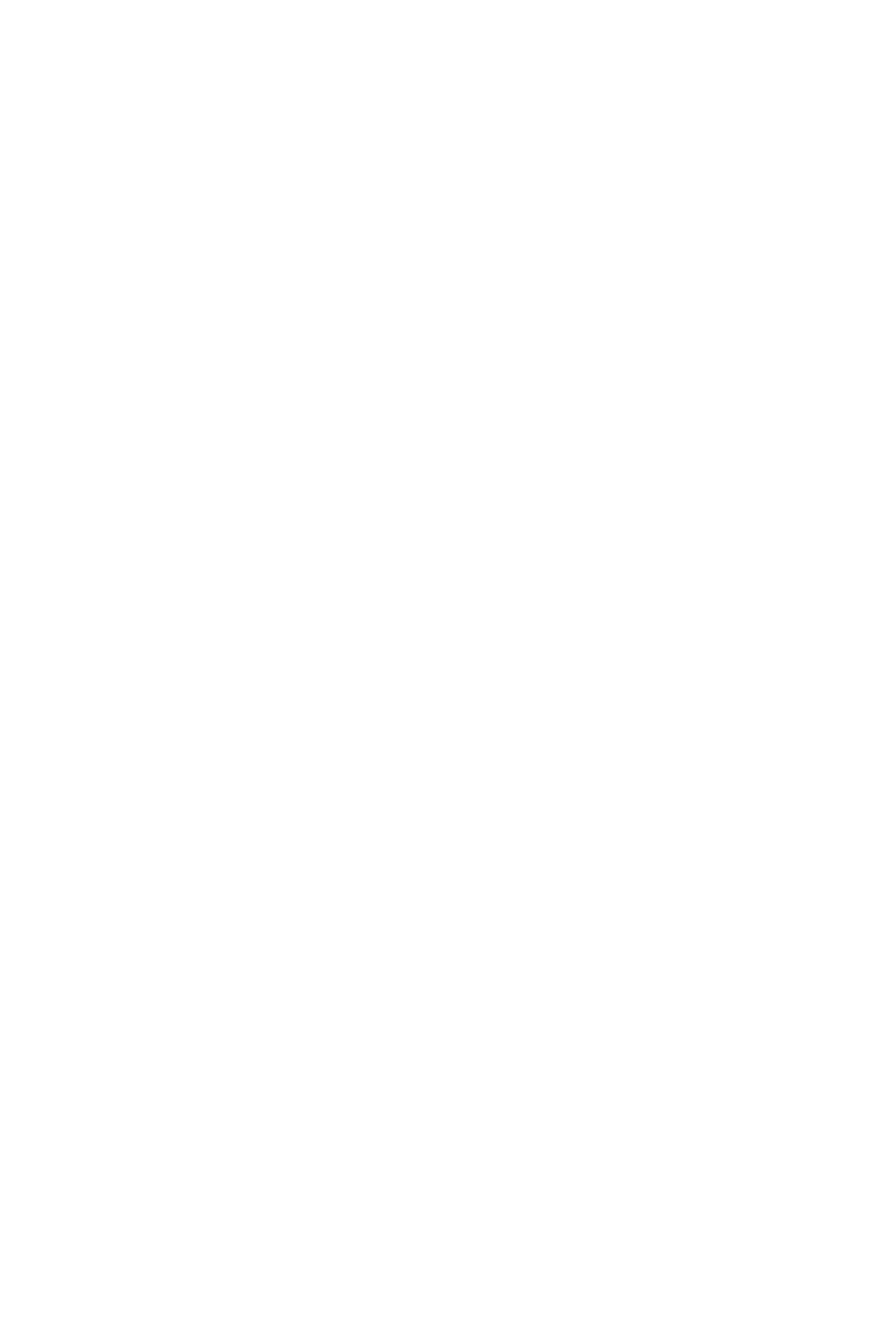*BERIT OLAM Studies in Hebrew Narrative & Poetry*

# **2 Samuel**

Craig E. Morrison, OCarm

Jerome T. Walsh *Editor*



A Michael Glazier Book

# **LITURGICAL PRESS Collegeville, Minnesota**

**www.litpress.org**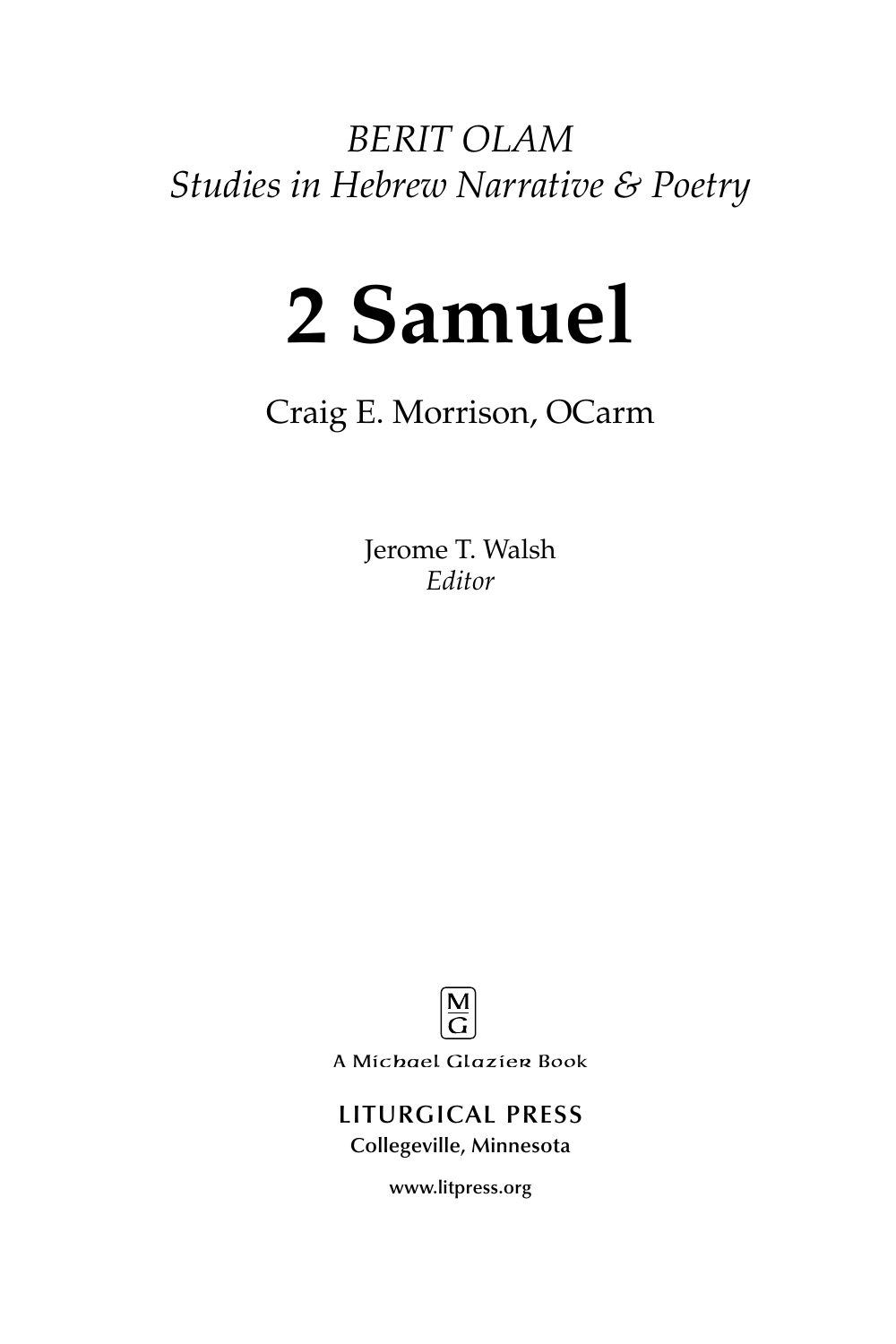A Michael Glazier Book published by Liturgical Press

Cover design by Ann Blattner.

Unless otherwise noted, Scripture texts in this work are taken from the *New Revised Standard Version Bible* © 1989, Division of Christian Education of the National Council of the Churches of Christ in the United States of America. Used by permission. All rights reserved.

© 2013 by Order of Saint Benedict, Collegeville, Minnesota. All rights reserved. No part of this book may be reproduced in any form, by print, microfilm, microfiche, mechanical recording, photocopying, translation, or by any other means, known or yet unknown, for any purpose except brief quotations in reviews, without the previous written permission of Liturgical Press, Saint John's Abbey, PO Box 7500, Collegeville, Minnesota 56321-7500. Printed in the United States of America.

1 2 3 4 5 6 7 8 9

# **Library of Congress Cataloging-in-Publication Data**

Morrison, Craig E., 1958– 2 Samuel / Craig Morrison, OCarm ; Jerome Walsh, editor. pages cm. — (BERIT OLAM: studies in Hebrew narrative & poetry) A Michael Glazier book. Includes bibliographical references and index. ISBN 978-0-8146-5043-1 1. Bible. Samuel, 2nd—Criticism, interpretation, etc. I. Walsh, Jerome T., 1942– II. Title. III. Title: Second Samuel. BS1325.52.M67 2013 222'.4407—dc23 2013028485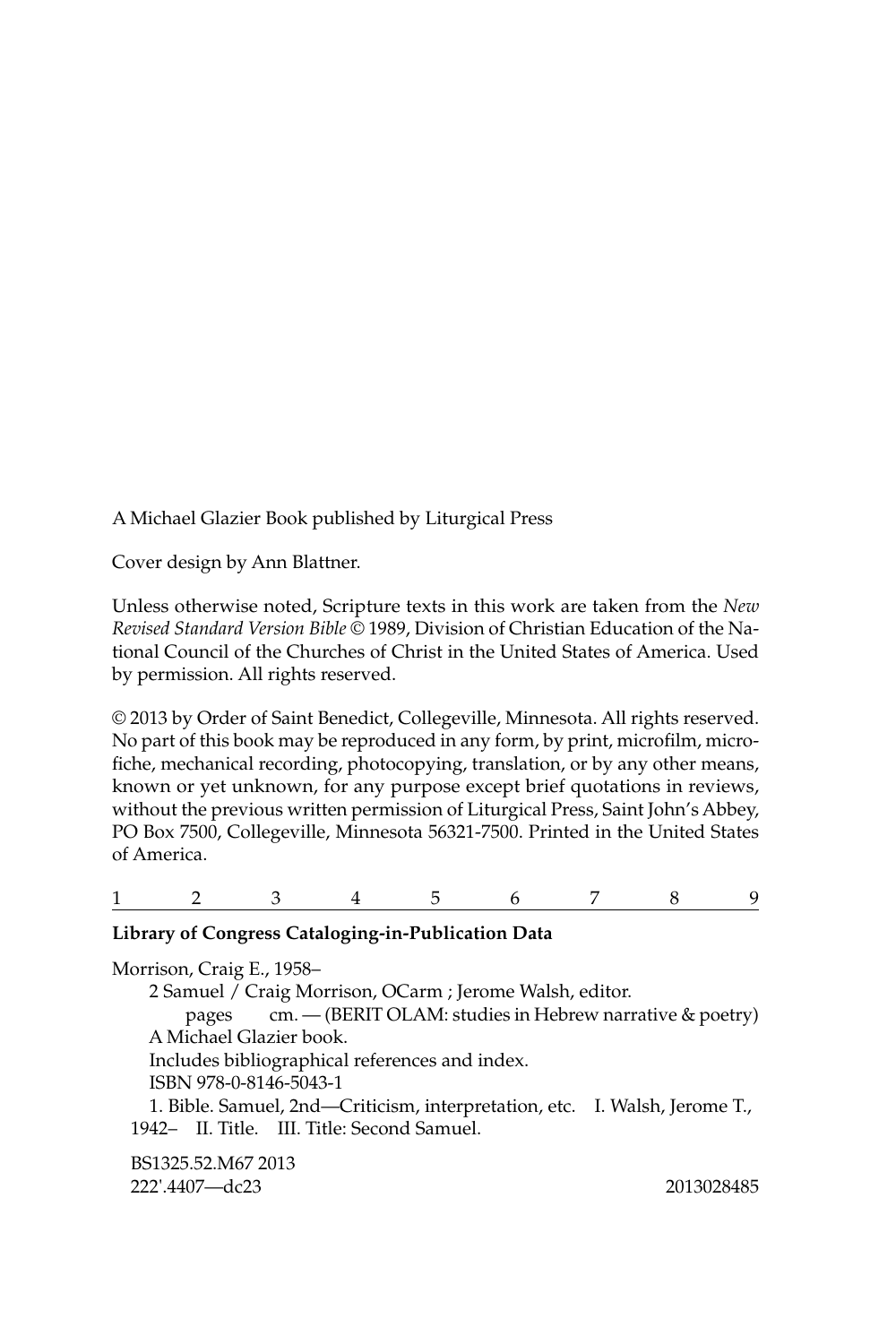*For Bella and Henry Tovey, from whom I learned to distinguish an* aleph *from a* beth *and much, much more.*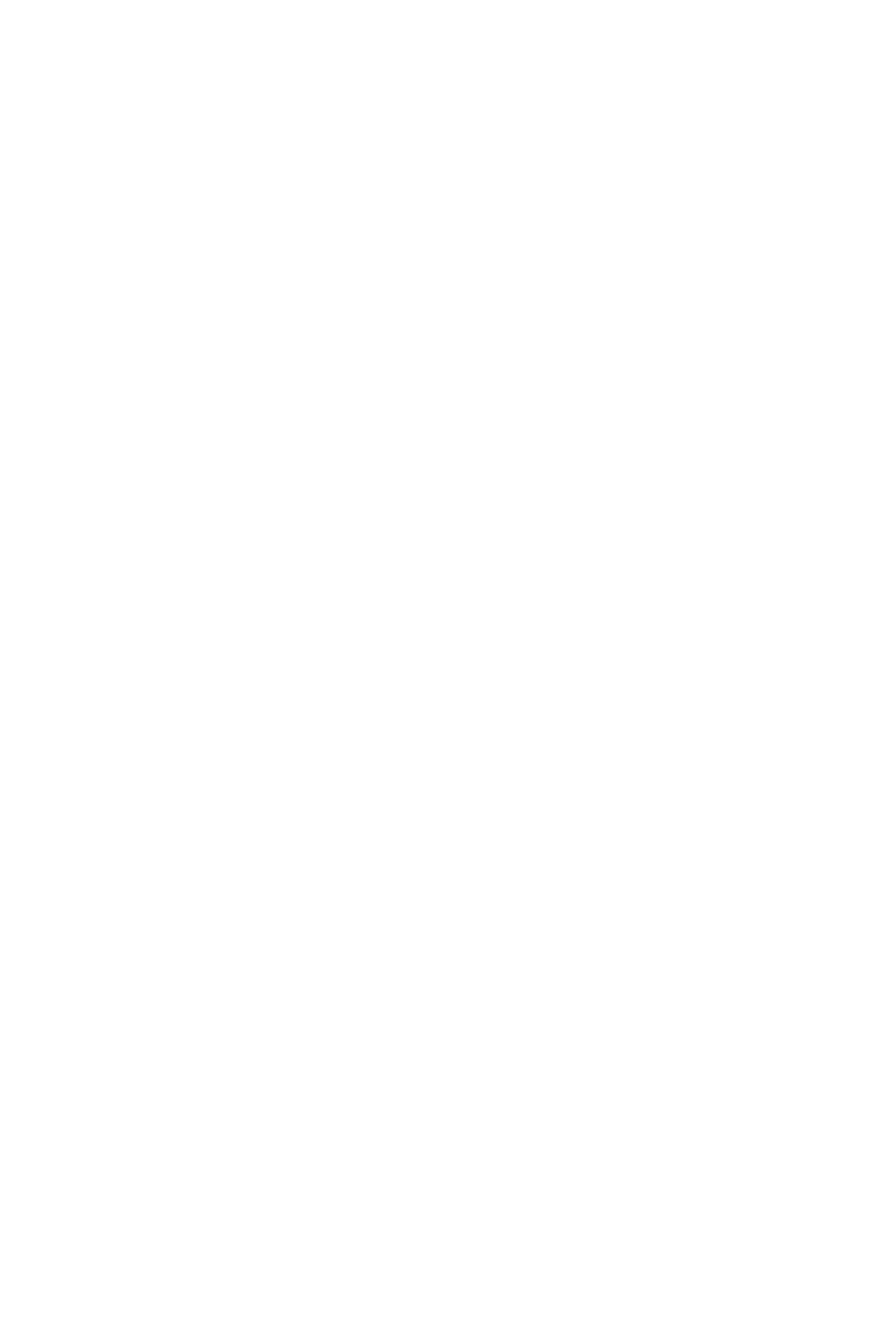# **CONTENTS**

| 2. Act 2: David Rules in Hebron: 2 Samuel 1:1-5:5 23           |
|----------------------------------------------------------------|
| 3. Act 3: David Establishes His Reign in Jerusalem:            |
| 4. Act 4: Divine Rescue for a Beguiled King: 2 Samuel 9-20 119 |
| 5. Act 5: David's Public Life Draws to a Close:                |
|                                                                |
|                                                                |
|                                                                |
|                                                                |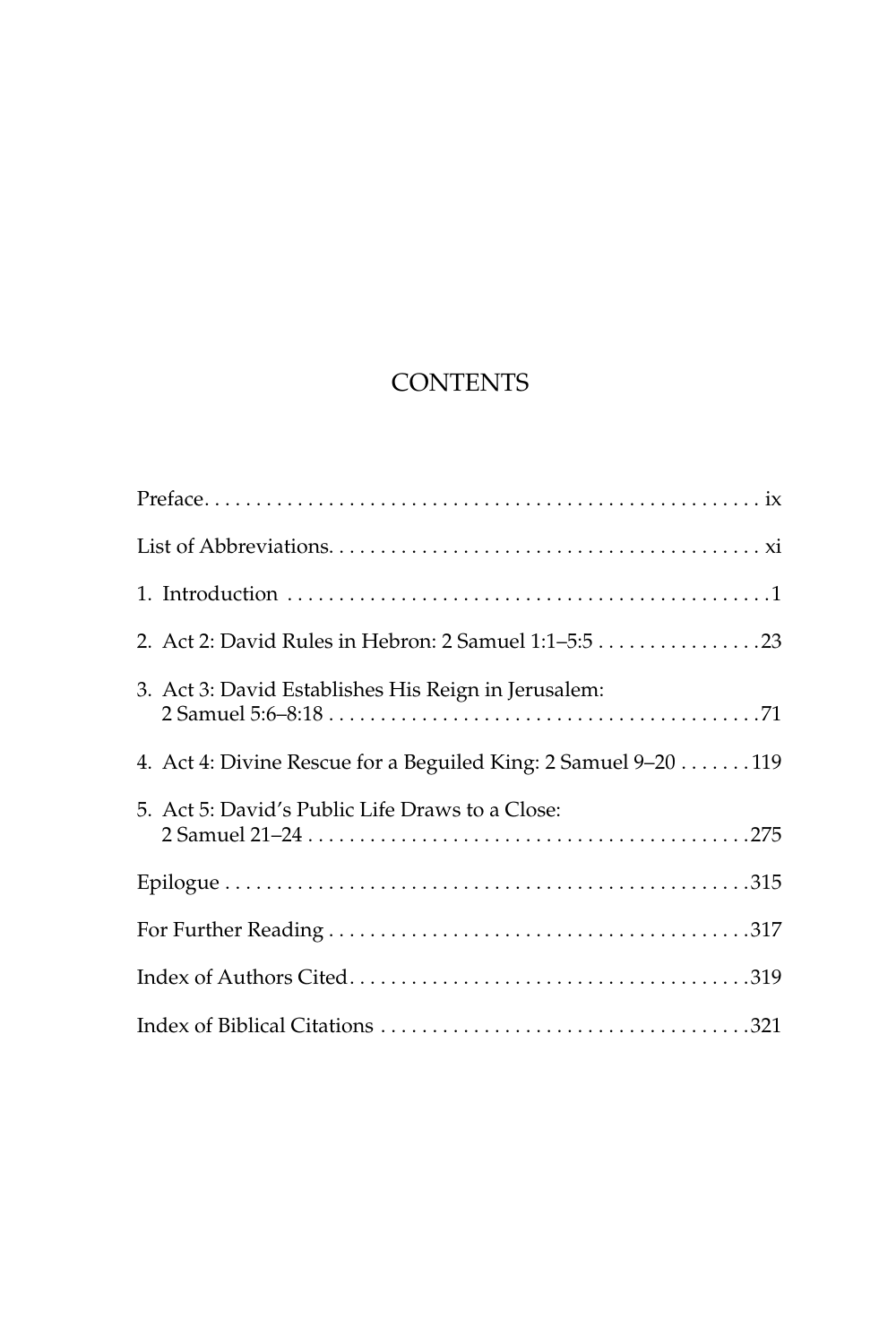*And I made a rural pen, And I stain'd the water clear*

> Songs of Innocence*, Introduction William Blake*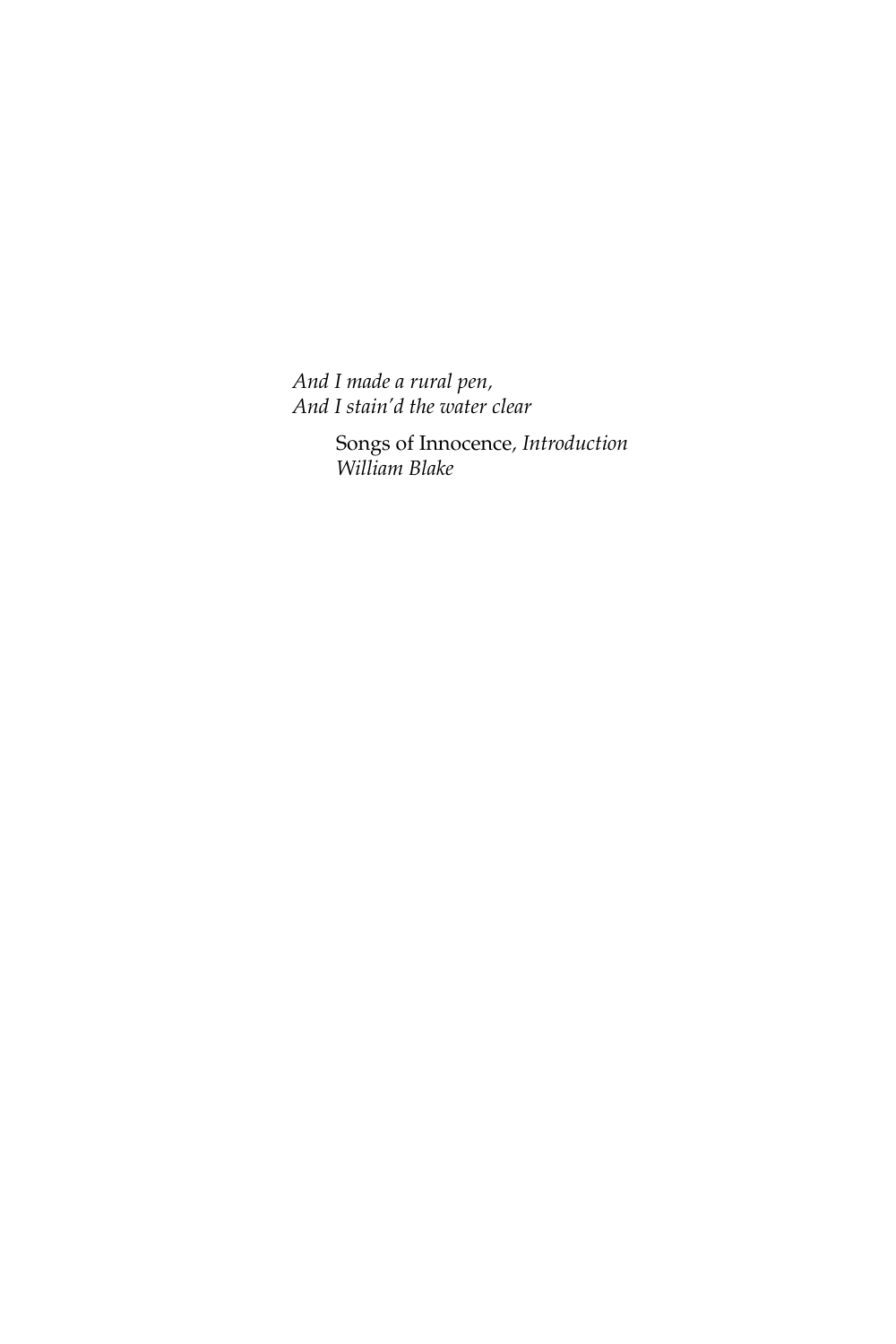# **PREFACE**

As I embarked on this commentary on 2 Samuel, I assumed that my task was to interpret, or "exegete," the life of King David for my readers. But the more I tried to interpret him, the more elusive, complex, and distant he became. A king, a father, a warrior, a diplomat, a murderer, a manipulator, a tyrant, a beguiler who is often beguiled, David, as baffling as he is ambiguous, interprets and exposes the fictions of those who meet him. Over the past several years, I have spoken to many people about David, and their ideas are buried in these pages. Rev. Stephen Pisano, SJ, an Old Testament professor here at the Pontifical Biblical Institute, critiqued my shifting deliberations and then took the time to read my final draft and offer suggestions. Rev. Quinn Conners, OCarm, PhD, a clinical psychologist at St. Luke's Institute in Silver Spring, Maryland, offered insights into my interpretation of 2 Samuel 13: the rape of Tamar. Sharmila Andrews, Rita Mary Cote, and Adrienne Corti also helped me with this section of the commentary. Joan E. Cook, SC, president of the Sisters of Charity of Cincinnati and Old Testament Book Review Editor for *The Catholic Biblical Quarterly*, saved me from a couple of inopportune remarks regarding Tamar. Larry and Rita Novakowski read the entire manuscript and made critical observations. Conversations with Federico Giuntoli, an Old Testament professor here at the Pontifical Biblical Institute, have enhanced the final result. I am especially grateful to my sister, Laurie Morrison, a librarian at Brock University in St. Catharines, Canada, to whom I often turned for help in tracking down resources. I also want to thank Richard and Kerry Demers and my own Carmelite brothers, especially the Carmelite communities in Rome; Washington, DC; and Niagara Falls, Canada, for their support and encouragement. Thanks also to Rev. David Cotter who asked me to take on this project several years ago. This commentary also reflects reactions from the students here at the Pontifical Biblical Institute upon whom I first tried out my ideas. Finally, Jerome Walsh, the current editor of this series, has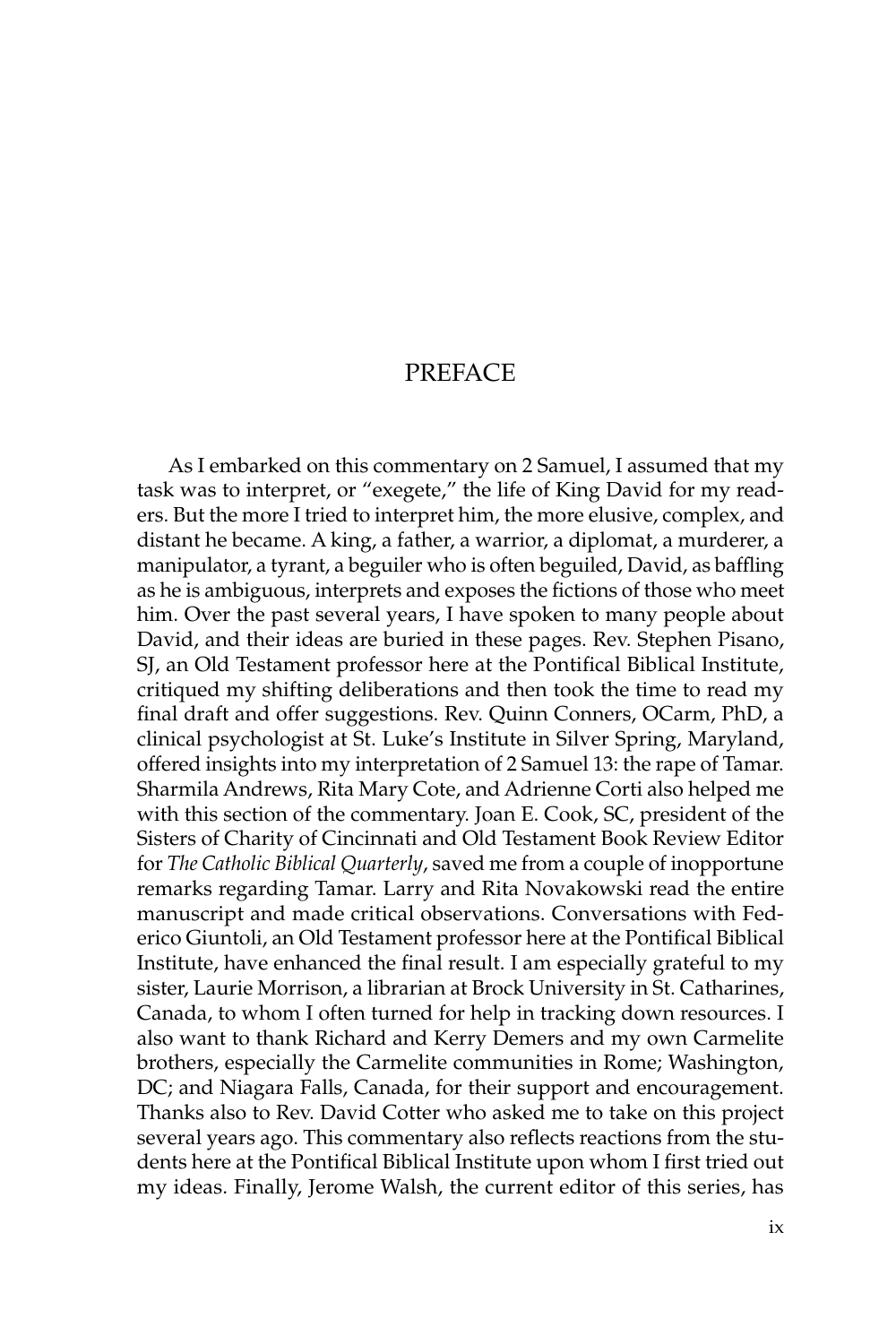been an immense support. Insights from his book, *Style and Structure in Biblical Hebrew Narrative* (Collegeville, MN: Liturgical Press, 2001), are embedded throughout this volume. He pointed out to me details in the biblical text that I had overlooked and regularly sharpened my prose. I am grateful that he delayed his own retirement to assist me in bringing this volume to publication.

This book is lovingly dedicated to Bella and Henry Tovey. When I began learning Hebrew from Bella some twenty-five years ago at her dining room table, I soon grasped that she and her husband had much to teach me beyond the Hebrew alphabet. I am most grateful to them. As for the foibles in this volume, I claim them as my own, hoping that David, the first real person to be depicted by the written word, and you the reader will excuse them.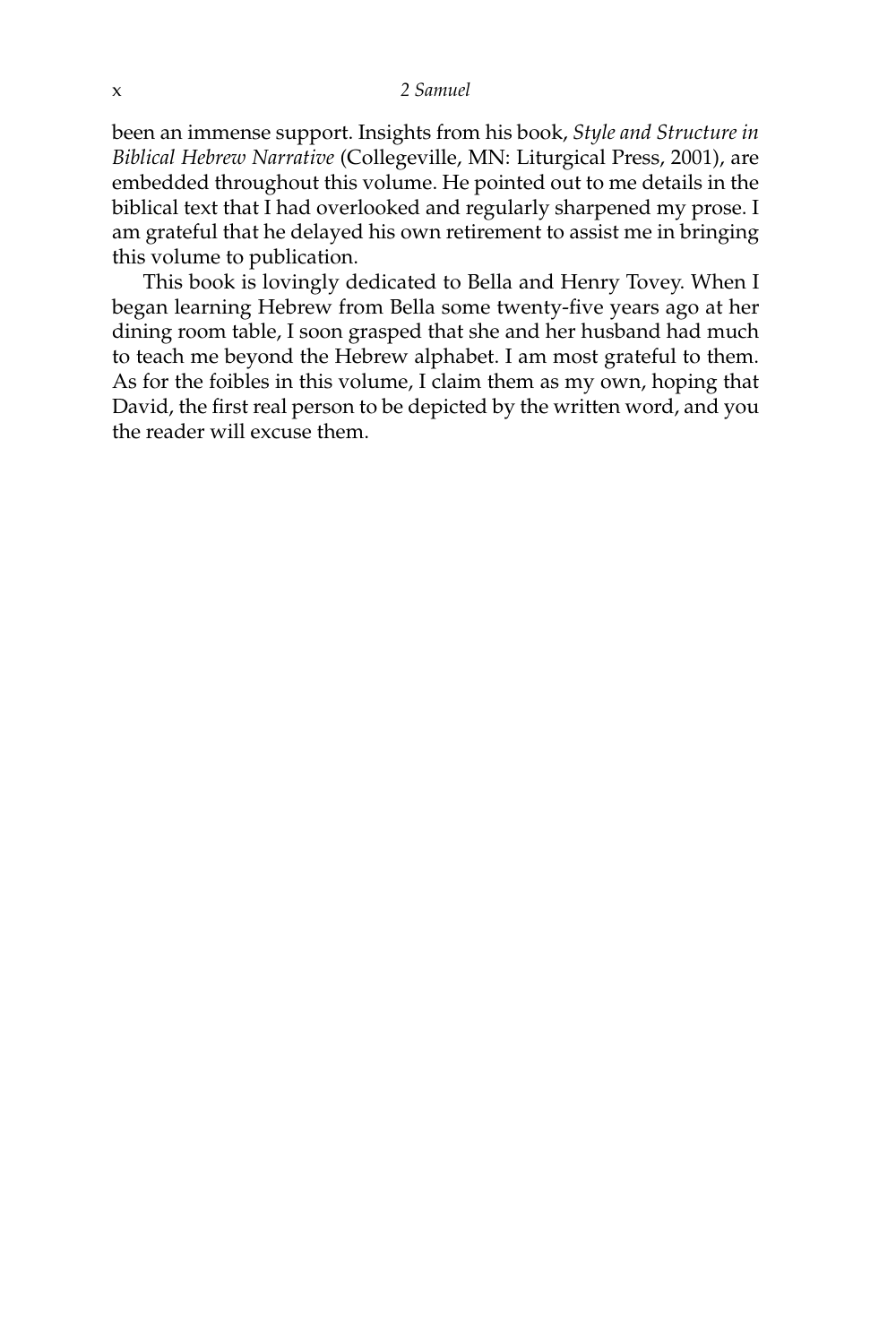# **ABBREVIATIONS**

| ABD            | The Anchor Bible Dictionary                                       |
|----------------|-------------------------------------------------------------------|
| BASOR          | Bulletin of the American Schools of Oriental Research             |
| BHS            | Biblia Hebraica Stuttgartensia                                    |
| Bib            | <i>Biblica</i>                                                    |
| CBQ            | The Catholic Biblical Quarterly                                   |
| JBL            | Journal of Biblical Literature                                    |
| <i>JSOT</i>    | Journal for the Study of the Old Testament                        |
| <b>JSOTSup</b> | Journal for the Study of the Old Testament: Supplement Series     |
| <b>KHAT</b>    | Kurzer Handkommentar zum Alten Testament                          |
| МT             | Masoretic Text                                                    |
| NAB            | New American Bible                                                |
| <b>NIV</b>     | New International Version                                         |
| NJB            | New Jerusalem Bible                                               |
| <b>NJPS</b>    | New Jewish Publication Society Version                            |
| <b>NRSV</b>    | New Revised Standard Version                                      |
| <b>REB</b>     | Revised English Bible                                             |
| <b>TLOT</b>    | Theological Lexicon of the Old Testament. Edited by E. Jenni with |
|                | assistance from C. Westermann. Translated by M. E. Biddle.        |
|                | 3 vols. Peabody, MA: Hendrickson, 1997.                           |
| ThWAT          | Theologisches Wörterbuch zum Alten Testament. Edited by G. J.     |
|                | Botterweck and H. Ringgren. Stuttgart: W. Kohlhammer, 1970-.      |
| VT             | Vetus Testamentum                                                 |
|                |                                                                   |

The English text of the Bible is taken from the nrsv unless otherwise noted. In instances where a Hebrew word is cited and the Masoretic Text and nrsv have different verse numbers, the nrsv's versification is given, then the Masoretic number is noted in parentheses. For other ancient texts, if no source is given for the English translation, then the translation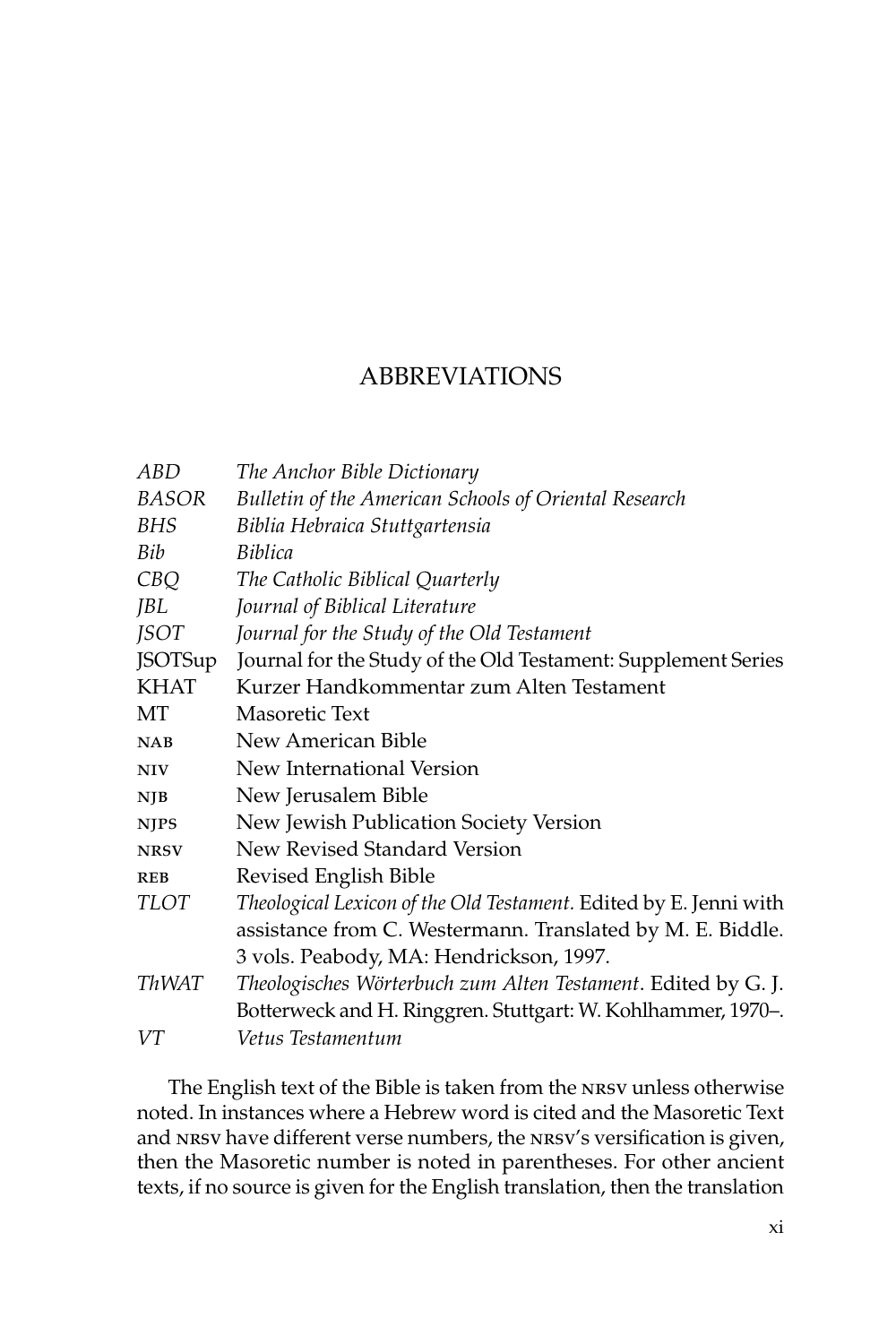is mine. All citations from the works of William Shakespeare are taken from *The Norton Shakespeare* (edited by Stephen Greenblatt; New York and London: Norton, 1997). Citations of 2 Samuel are sometimes given without noting the biblical book, whereas citations from other biblical books always include the book reference.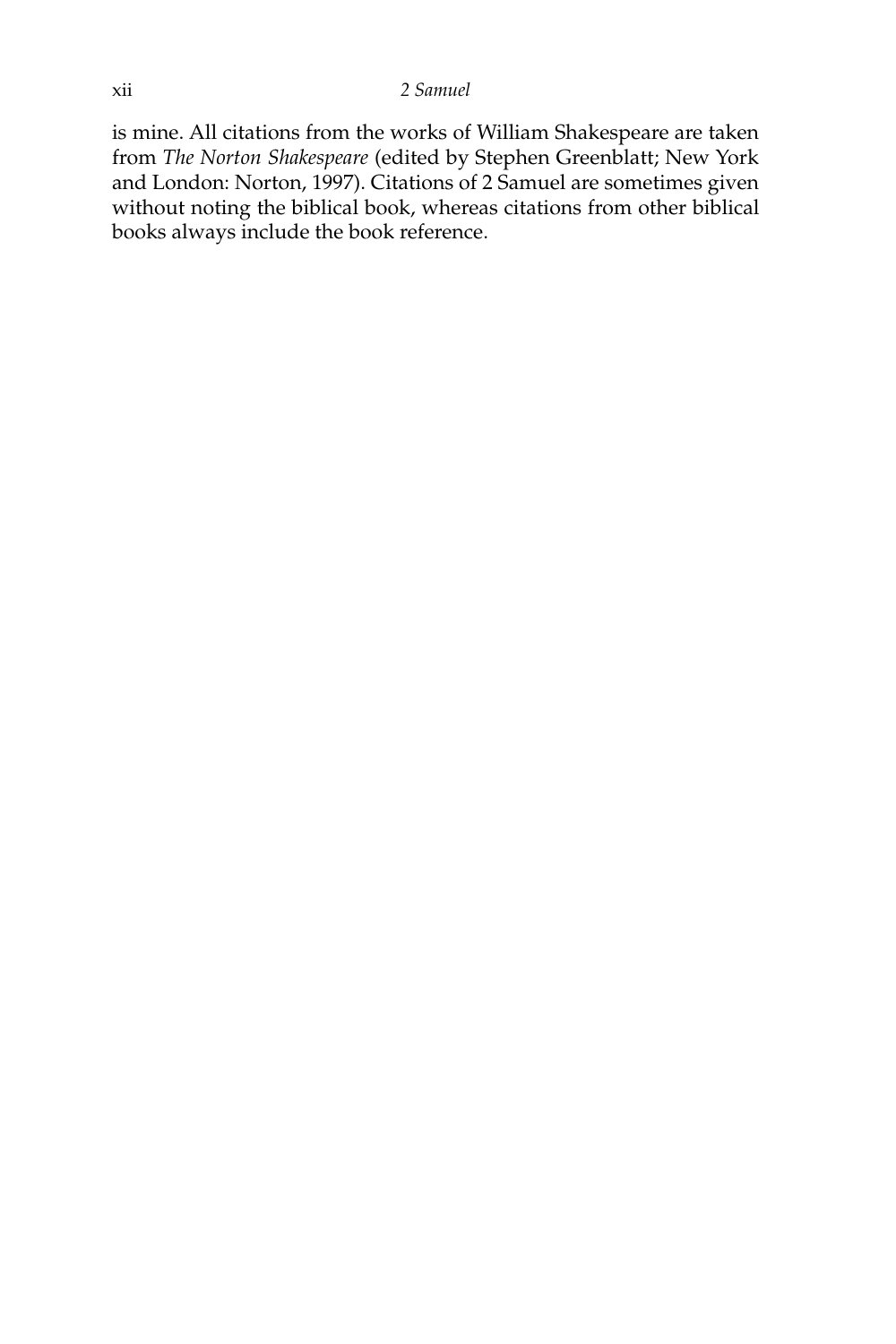# Chapter 1 INTRODUCTION

*For 'tis your thoughts that now must deck our kings, Carry them here and there, jumping o'er times, Turning the accomplishment of many years Into an hour-glass: for the which supply, Admit me Chorus to this history; Who prologue-like your humble patience pray, Gently to hear, kindly to judge, our play.*

King Henry V*, Prologue*

Shakespeare greeted the audience awaiting his *King Henry V* with a chorus that reminded them of their role in the events about to unfold on stage. They should deck the kings of England and France with their thoughts and compress a king's reign into an hour-glass so that history might "jump o'er times." The biblical narrator could have introduced the history of King David to his audience with a similar prologue. This ancient history, appearing not on a stage but on the printed page, makes demands on our imagination beyond that of *King Henry V*. We must bedeck our hero David with his sling and five smooth stones as he approaches the Philistine champion, Goliath. We must ascend with him onto the palace terrace in the late afternoon as he peers at the wife of Uriah and trail after him as he climbs the city gate wailing for his dead son. Just as King Henry V's reign, in the bard's hands, is compressed into an hour-glass, so King David's reign, in the narrator's hands, is compressed into forty-two biblical chapters. We hold the narrator's art in our hands, *gently to read, kindly to judge* his tale.

The Second Book of Samuel, by its very title, suggests that it is a sequel. But unlike a modern sequel, 2 Samuel was not separated from 1 Samuel for literary reasons. David's history spills over the borders of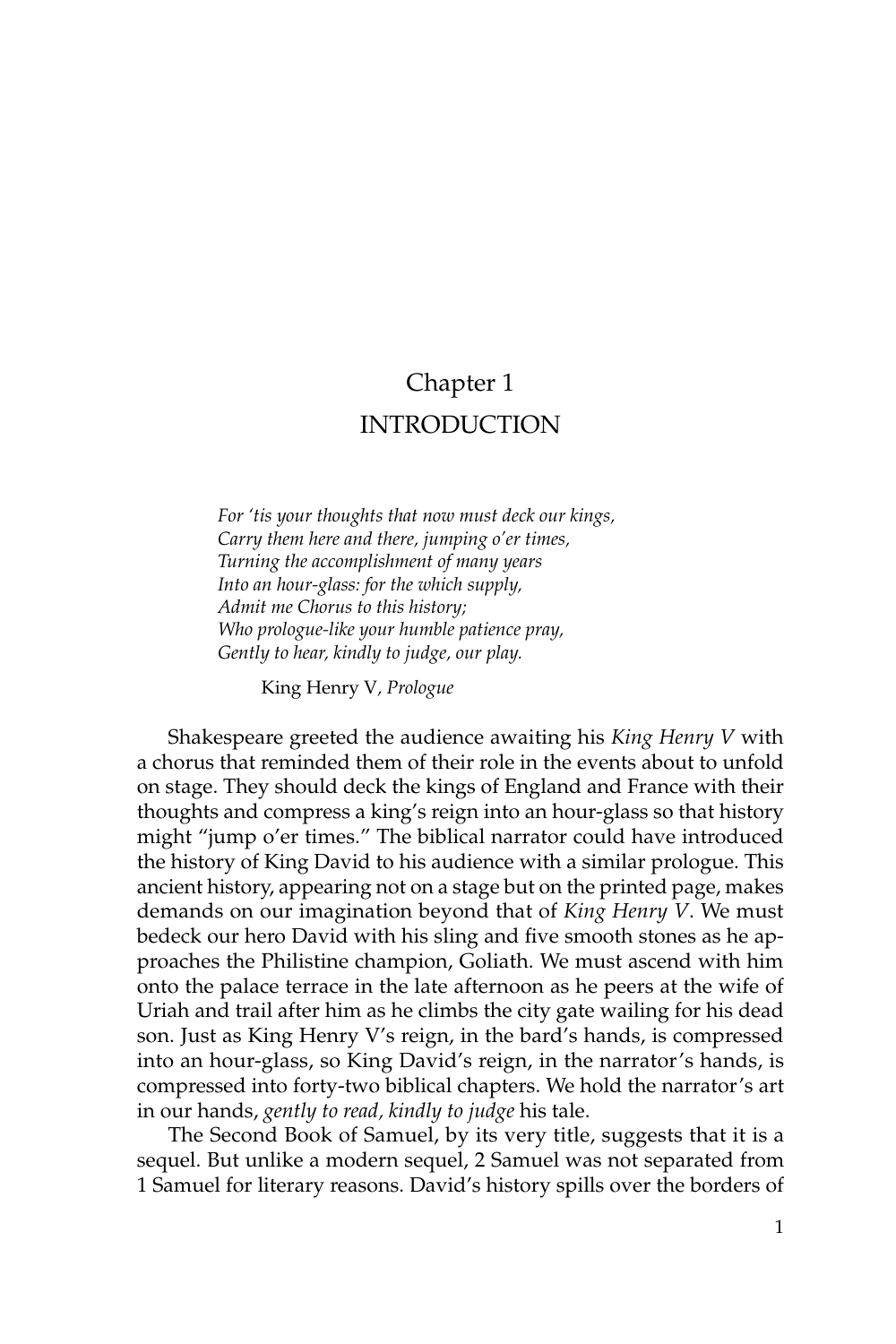2 Samuel to include his anointing and flight from King Saul in 1 Samuel 16–31 and his withdrawal from public life and eventual death in 1 Kings 1–2. While Saul's death at the end of 1 Samuel seems like a logical break, even this event spans the two books, illustrating just how entwined 1 and 2 Samuel are. Similarly, even though 2 Samuel 23:1 announces David's final words, his final discourses continue into 1 Kings 2:1-10, thus joining the closing episodes in 2 Samuel to the opening scenes in 1 Kings. This commentary on 2 Samuel, notwithstanding its literary focus, observes the ancient, unliterary divisions of these biblical books. It is the nature of historical writing to resist literary divisions, a problem that Shakespeare confronted in his history plays. Both *King Henry V* and 2 Samuel begin and end *in medias res.* Our narrator references events that preceded David's reign<sup>1</sup> and foreshadows events that follow it, including the eventual destruction of Jerusalem in 2 Kings 25.2 Though this catastrophic ending is attenuated by King Jehoiachin's transfer from prison to the Babylonian king's table (2 Kgs 25:27-30), our narrator's story ends with Israel's fortunes lying in the rubble of David's city. Within this arc of Israelite history the narrator tells the story of David.

# **1.1 A Portrait of David and His Reign**

Historical narrative, because it shapes and organizes time, offers only a selection of events that have occurred in real time. Since David's lifestory takes little more than a few hours to read, we can assume that it captures only a small portion of his exploits during his forty-year reign. It is not a royal chronicle of the Davidic court but rather a carefully crafted story, a series of episodes woven together to create a novelized portrait of David and his reign. Seemingly insignificant details are included in this portrait, such as in the buildup to Tamar's rape. We watch her take dough, knead it, bake cakes, and set them before her brother Amnon (2 Sam 13:8-9). Later, we listen to a lengthy conversation between a bogus widow and a beguiled king (14:4-20) that lays the groundwork for Absalom's return to court. Why are such minutiae included? A chronicler would have reported the rape of Tamar or Absalom's rehabilitation with a stroke of the pen, eliminating these ostensibly insignificant particulars.

<sup>1</sup> When Nathan (his oracle in 2 Sam 7:6) and David (his prayer in 7:23) reprise Israelite history, they begin with the Exodus from Egypt. When Joab sends news of Uriah's death to David, he references the death of Abimelech (11:21) from the book of Judges (Judg 9:53).

2 See 2 Samuel 24.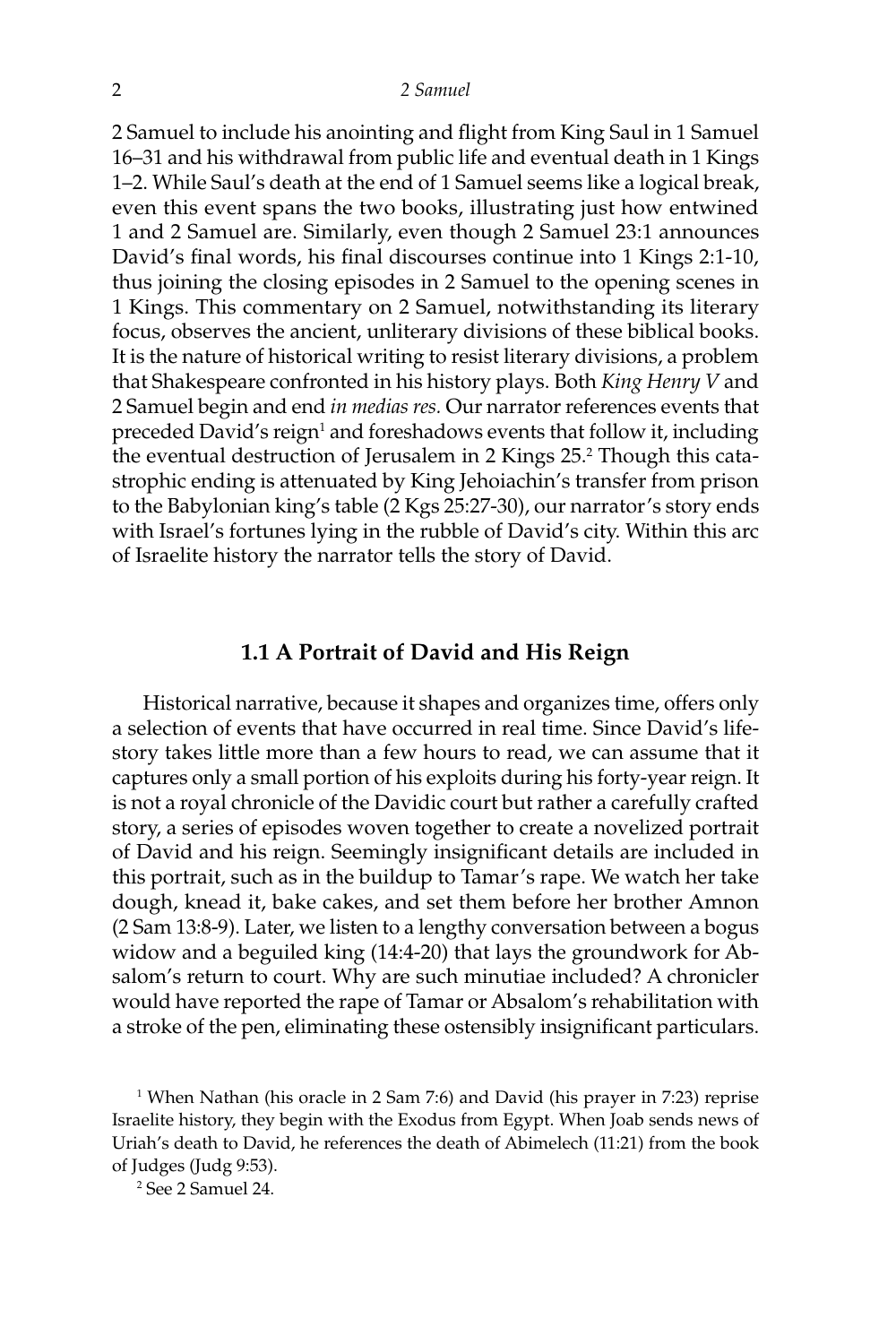#### *Introduction* 3

But our task is to discover how they contribute to the portrait of David because our narrator does not write with the broad strokes of a chronicler. He recounts his episodes in miniature. He creates a masterpiece.

The classics of historical literature are more than just chronicles. Shakespeare's *King Henry IV, Part 1* shifts between the political debates at court to the shenanigans at a tavern in Eastcheap. Geopolitical affairs fade into the shadows when King Henry bids his court to depart so that he might converse with the Prince of Wales alone. King Henry, now more father than king, expresses his disappointment with his son's behavior ("yet let me wonder, Harry, / At thy affections" [act 3, sc. 2, lines 29–30]), and we are allowed a glimpse into the heart of a king. King David must crush a son's rebellion and retake his capital city. But his final orders to his generals come from a father, not a king (18:5: "Deal gently for my sake with the young man Absalom"), and we gain a glimpse into David's heart. And at the end of his life, King Henry orders his courtiers from his deathbed so that he might converse with "Harry" for the last time (*King Henry IV*, *Part 2*, act 4, sc. 5). The father very nearly accuses the son of usurping the throne, but when he perceives his son's grief, he calls him to his bedside for his "very latest counsel." (Did Shakespeare have the biblical David in mind when he created this scene?) David from his sickbed contends with a usurping son (1 Kgs 1:5-53) and then, just before he dies, he too bestows on his successor, Solomon, his "very latest counsel." As in *King Henry IV, Part 1* and *Part 2*, so in 2 Samuel, the father-son relationship that pervades these "histories" reminds us that there is more at stake in these marvels of historical literature than the chronicling of the geopolitical events of the day.

# **1.2 The Narrative Approach and Source Criticism**

Biblical interpretation includes a symphony of approaches and methods, such as textual criticism and the historical-critical method, and this commentary appeals to each of them in order to understand the David Narrative (1 Sam 16 to 1 Kgs 2), but particular attention is given to the narrative approach. A narrative reading observes how a particular biblical story, such as the Abraham Cycle or, in this case, the David Narrative, can be read as a coherent unity. Source criticism and redaction criticism identify the various sources and strata behind the final form of a particular biblical text along with the various levels of redaction (such as, for example, the Deuteronomistic redactions). These approaches uncover the seams (the hands of various authors and editors) in the narrative by observing repetitions and contradictions in the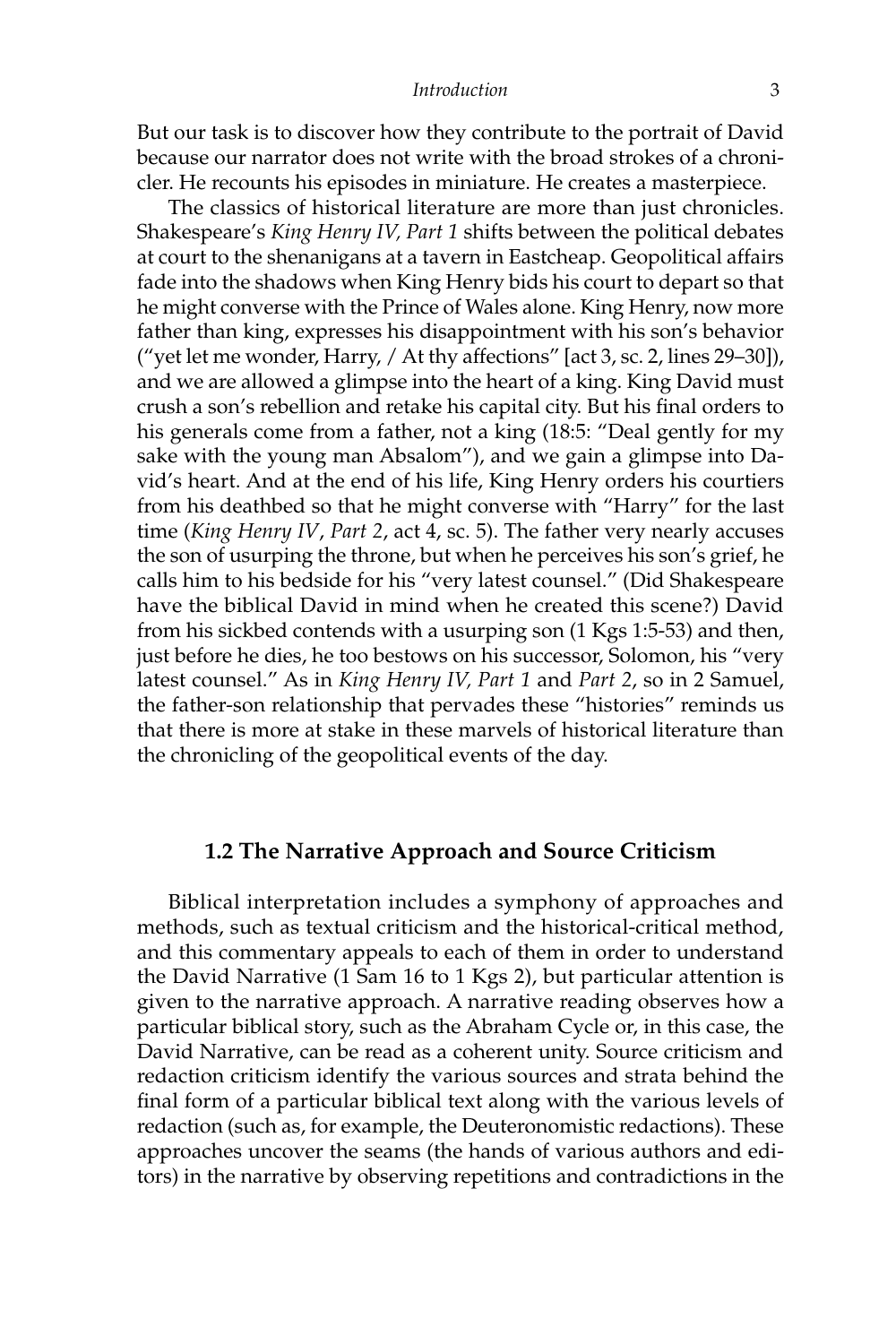storyline. At first glance, the two methods seem to be at odds with one another. But, in fact, the narrative approach complements the efforts of source critics. For example, from a source-critical point of view, there seem to be two accounts of David sparing Saul's life (1 Sam 24 and 26). Source critics do well to distinguish the earlier account from the later one, though scholarly opinions are divided on the question: some believe that 1 Samuel 24 is older, while others argue for 1 Samuel 26. But most agree that the same event is recounted twice and that a comparison of the two accounts offers insight into the development of the biblical text. The narrative approach observes how these two accounts can be fruitfully read as elements of a unified narrative. What is the effect of preserving both? Perhaps the second account, repetitive as it is, serves to convince us of David's loyalty to Saul. Since David spares Saul's life on *two* occasions, he is no usurper and should not be accused of complicity in Saul's eventual demise, despite what Shimei son of Gera says later in 2 Samuel 16:5-13. The narrative approach observes how the narrator's art has given thematic cohesion to disparate elements of the story.

Sometimes information given in one part of the narrative is incompatible with a later account. In 7:1 we learn that God has given David rest from his enemies. But in 1 Kings 5:3 Solomon tells King Hiram that David could not build the Temple because God had not yet put his enemies under his feet. The apparent contradiction between these two verses suggests different sources. But from a narrative perspective, 1 Kings 5:3 acknowledges that even if in 2 Samuel 7:1 David enjoyed God-given "rest from all his enemies" after he transferred the ark to Jerusalem (6:1-23), that "rest" was temporary since he returns to the battlefield in the very next chapter (8:1). Such inconsistencies are not unique to the Bible. The narrator in *Pride and Prejudice* (Jane Austen, 1813) allows Mrs. Reynolds, the housekeeper at Pemberley, to describe Mr. Darcy as "the sweetesttempered, most generous-hearted boy in the world." But near the end of the novel Mr. Darcy's recollection of his childhood to Lizzy contradicts Mrs. Reynolds' memory: "I was spoilt by my parents, who . . . allowed, encouraged, almost taught me to be selfish and overbearing; to care for none beyond my own family circle; to think meanly of all the rest of the world." The reader expects some comment from Lizzy or the narrator on these two irreconcilable descriptions but both are silent. Two thousand years from now, will critics suppose that there are two sources behind Austen's masterpiece? Or can these contradictory recollections be shown to serve the narrator's purpose?

The seams that source critics identify in the David Narrative do not so overwhelm the storyline that it decomposes into a mere collection of isolated episodes (see the discussion of the theme below). Even its subplots help to bind the narrative into an organic whole. Mephibosheth, Jona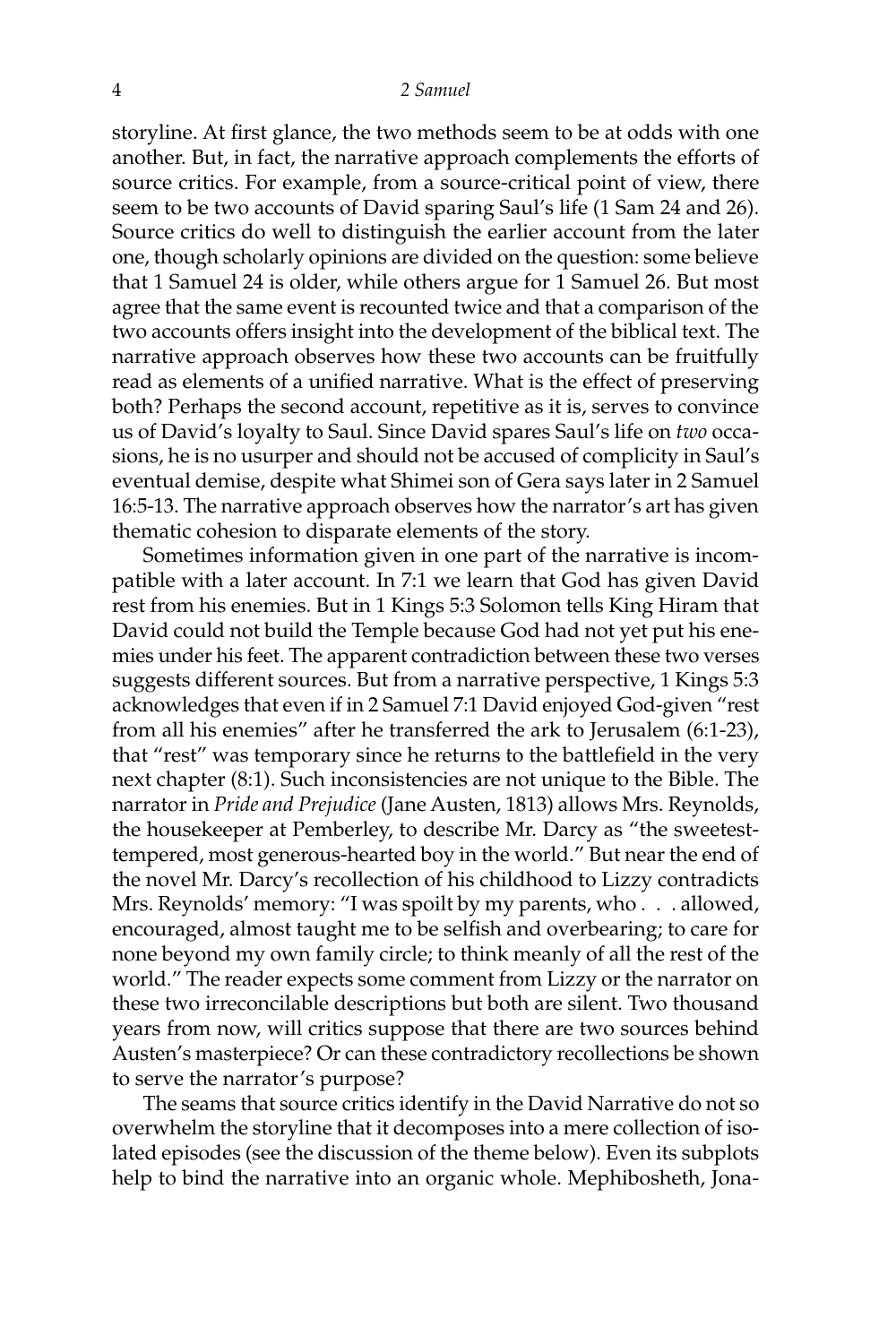than's son, is mentioned in an aside in 4:4: learning of Abner's murder, his nurse picked him up to flee, but he fell and was left crippled. He reappears in 9:1-13 when David asks if there are any of Saul's descendants to whom he can express his loyalty "for Jonathan's sake" (9:1). David's question reaches back to the beginning of the David Narrative, to the agreement between Jonathan and David (1 Sam 18:3) that developed into an oath that David would protect Jonathan's descendants (1 Sam 20:15, 42). Mephibosheth comes back on stage during Absalom's rebellion to reaffirm his loyalty to David (2 Sam 19:24-30). He is mentioned for the final time near the end of the narrative when David spares his life and the narrator reminds us of David's oath to Jonathan (21:7). That interjection reaches back to the covenant between David and Jonathan at the beginning of David's public life. Thus, the Mephibosheth subplot, running almost the entire length of the David Narrative, contributes to the cohesion of the story.

Admittedly, some "seams" in the story are more difficult for the narrator to compel us to cross. Saul contacts David's father, Jesse, to ensure that David remains at court (1 Sam 16:22), but, when David defeats Goliath, Saul asks his chief general who David's father is (1 Sam 17:55). How could Saul not know the answer to his question? And who killed Goliath? Was it David (1 Sam 17:51) or Elhanan (2 Sam 21:19)? While such inconsistencies witness to the various sources behind the David Narrative, our narrator does not seem concerned that they mar his reasonably coherent portrait of David's reign.<sup>3</sup>

# **1.3 The Theme of the David Narrative (1 Sam 16–1 Kgs 2)**

Many scholars have argued that the David Narrative was composed from various sources such as the "History of David's Rise" (1 Sam 16–2 Sam 5), the "Succession Narrative" (2 Sam 9–20 and 1 Kgs 1–2), an "Appendix" (2 Sam 21–24), and other isolated pieces, though they disagree as to the exact parameters of each of these hypothetical sources. How has the narrator brought these once-separate documents together into a coherent story? Evidence of his art lies in two of David's speeches that introduce and reprise the central theme of the David Narrative. The first speech comes when David, standing before an incredulous Saul, claims that God will rescue him from Goliath (1 Sam 17:34-37a). The

<sup>&</sup>lt;sup>3</sup> There are also inconsistencies within the chapters that critics argue come from the same source. In the so-called succession narrative, Absalom dies without a son to carry on his name (18:18) despite the notice in 14:27 that Absalom had three sons.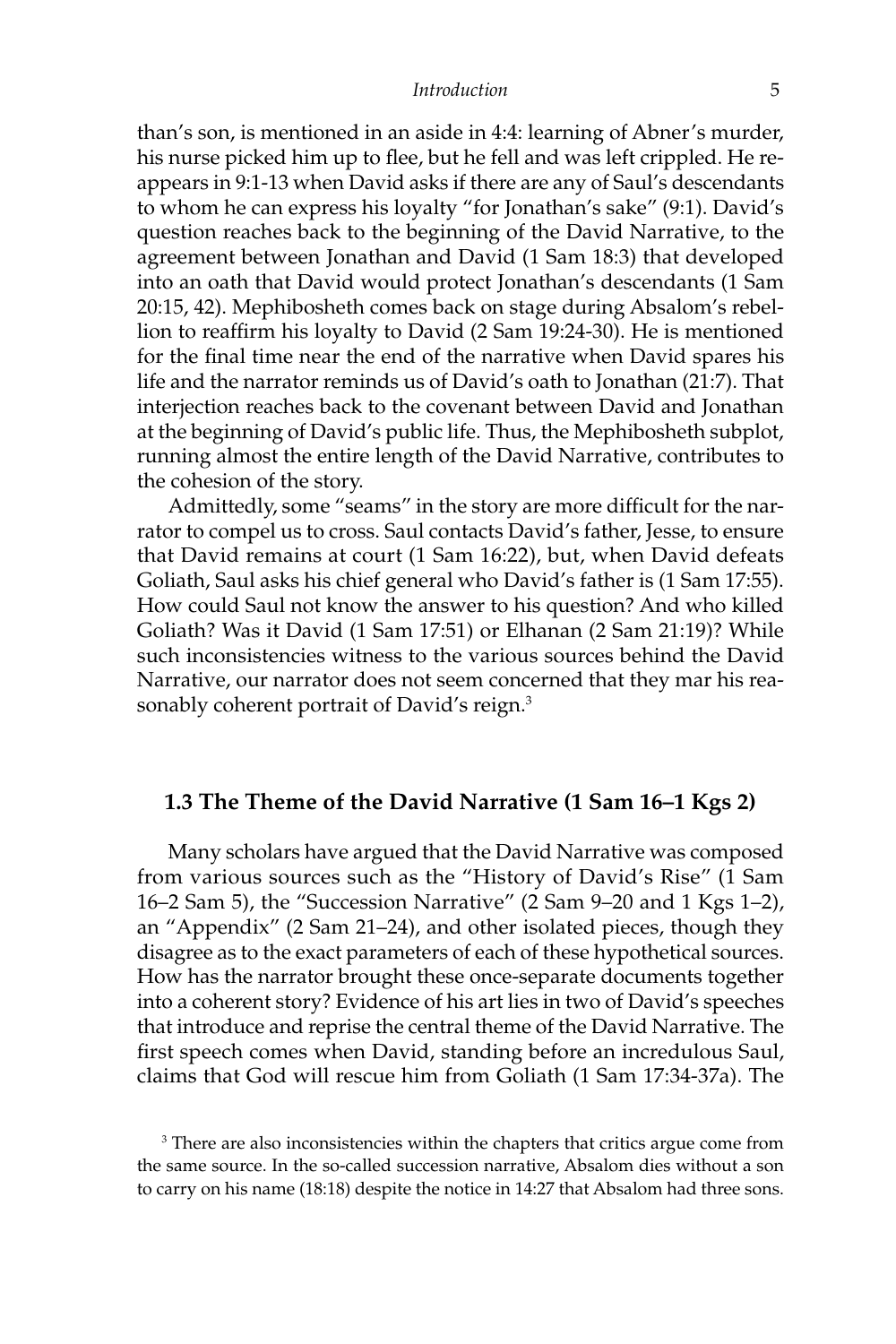second speech comes near the end of his public life (2 Sam 22) in which he praises God who always rescued him. These two speeches function as a literary inclusion to David's public life and lend cohesion to the episodes that lie in between.

# *1.3.1 David's Opening Speech (1 Sam 17:34-37a)*

In 1 Samuel 16:1-13 David is introduced into the narrative of Israelite history and is immediately anointed king. But in this scene the new king never utters a word. Summoned from his father's flocks to stand before Samuel, how did David react to the chrism-bearing Samuel? The narrator offers no comment and does not allow David to speak. In the subsequent machinations that result in his transfer to Saul's court, our hero is still voiceless. This delay builds our anticipation for David's opening speech, which occurs when he presents himself to Saul:<sup>4</sup>

But David answered Saul, "Your servant was a shepherd for his father's flocks. Whenever a lion or bear would come and carry off a lamb from the flock, I would go out after it, strike it and deliver [*nßl*] the lamb from its mouth. If it rose against me, I would grab it by the beard, strike it down and kill it.

#### *Conclusion*

"Your servant struck both lions and bears. So this Philistine, this uncircumcised, will be like one of them because he has reproached the ranks of the living God."

#### *Second Conclusion*

Then David said, "The Lorn who delivered [n*șl*] me from the power of the lion and from the power of the bear will deliver [*nßl*] me from the power of this Philistine." (1 Sam 17:34-37a; translation mine)

The youthful David needs to convince King Saul of his skills as a warrior. He sets out his premise: he rescued sheep from pilfering lions and bears. Therefore he can vanquish Goliath. This argument would seem to be sufficient. But then he adjoins a second conclusion that develops the significance of the verb "to deliver" (*nßl*) in his premise. When David delivered the sheep from the lion and bear, *it was God who delivered David!* These are David's opening lines on stage. Hamlet's first line, "A little more than kin and less than kind" (act 1, sc. 2, line 65), is written with a

4 David's first utterances come when he asks about the reward for dispatching the Philistine (1 Sam 17:26) and in response to his older brother's accusation (1 Sam 17:29).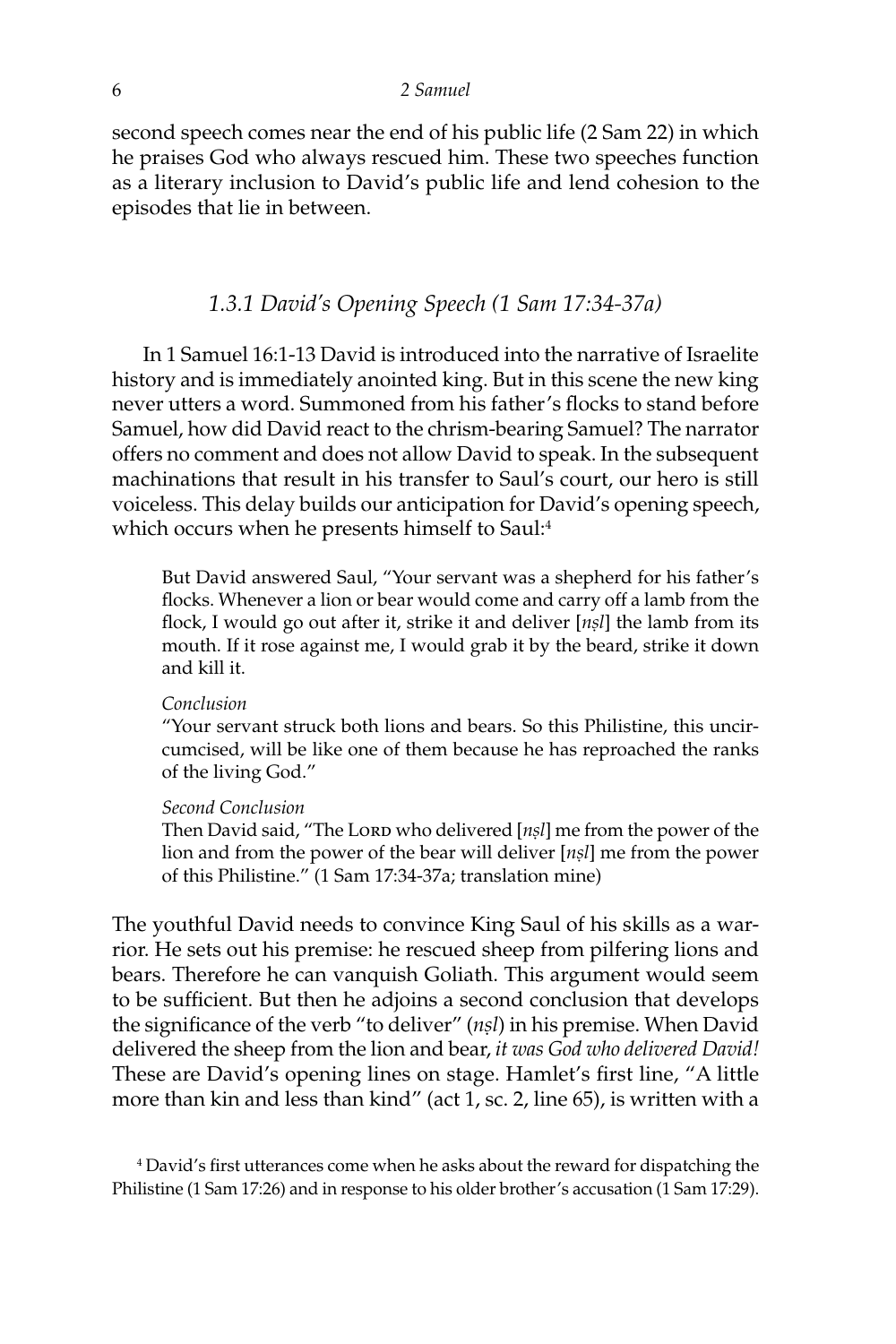polyvalent pithiness that sums up the tragedy that follows. David's opening speech, in particular the second conclusion, has the same function: what follows is a story about divine deliverance, or more specifically, the story of how God delivered David.

### *1.3.2 David's Speech in 2 Samuel 22*

As his public life is drawing to a close, David sings a song that reprises this theme of deliverance. The verb "to deliver" (*nßl*), which appeared three times in David's opening speech before Saul, appears the same number of times in 2 Samuel 22. The incipit, or superscription in 2 Samuel 22:1, offers a rereading of this song into the context of the David Narrative:

David spoke to the LORD the words of this song on the day when the LORD delivered [nsl] him from the hand of all his enemies, and from the hand of Saul.

This superscription conditions our interpretation of the song that follows: it is about God rescuing David, and so we spontaneously apply the song's deliverance motifs to events in David's life (for a more detailed study of these motifs, see the discussion of 2 Sam 22 below, pp. 289–96), while we recall his opening speech before Saul. At the beginning of his public life David announced that God would deliver him. Now as his public life draws to a close, David sings that God has done just that.

The programmatic verb in these two speeches, "to deliver" (*nßl*), appears several times in the David Narrative. David, having safely absconded with Saul's spear, addresses Saul and prays that God might protect him (1 Sam 26:24): "May he [the Lorp] rescue [*nsl*] me from all tribulation." After Nathan beguiles David with the parable of the poor man's lamb, he reminds David of what God has done for him (2 Sam 12:7): "Then Nathan said to David, 'You are the man! Thus says the Lord, the God of Israel. I anointed you king over Israel and I rescued [nșl] you from the hand of Saul.'" Nathan's oracle focuses our attention on two aspects of God's role in David's life: God anointed and rescued him. Nathan reminds David (and us) that his opening speech before Saul is gradually being realized. The last time the verb "to deliver" (*nßl*) appears in the narrative is in David's Song when at last we grasp the full significance of David's opening lines.

But it is not only the explicit use of the verb "to deliver" that illustrates the centrality of this theme in the narrative. Between David's opening speech and his song in 2 Samuel 22 the reader observes a series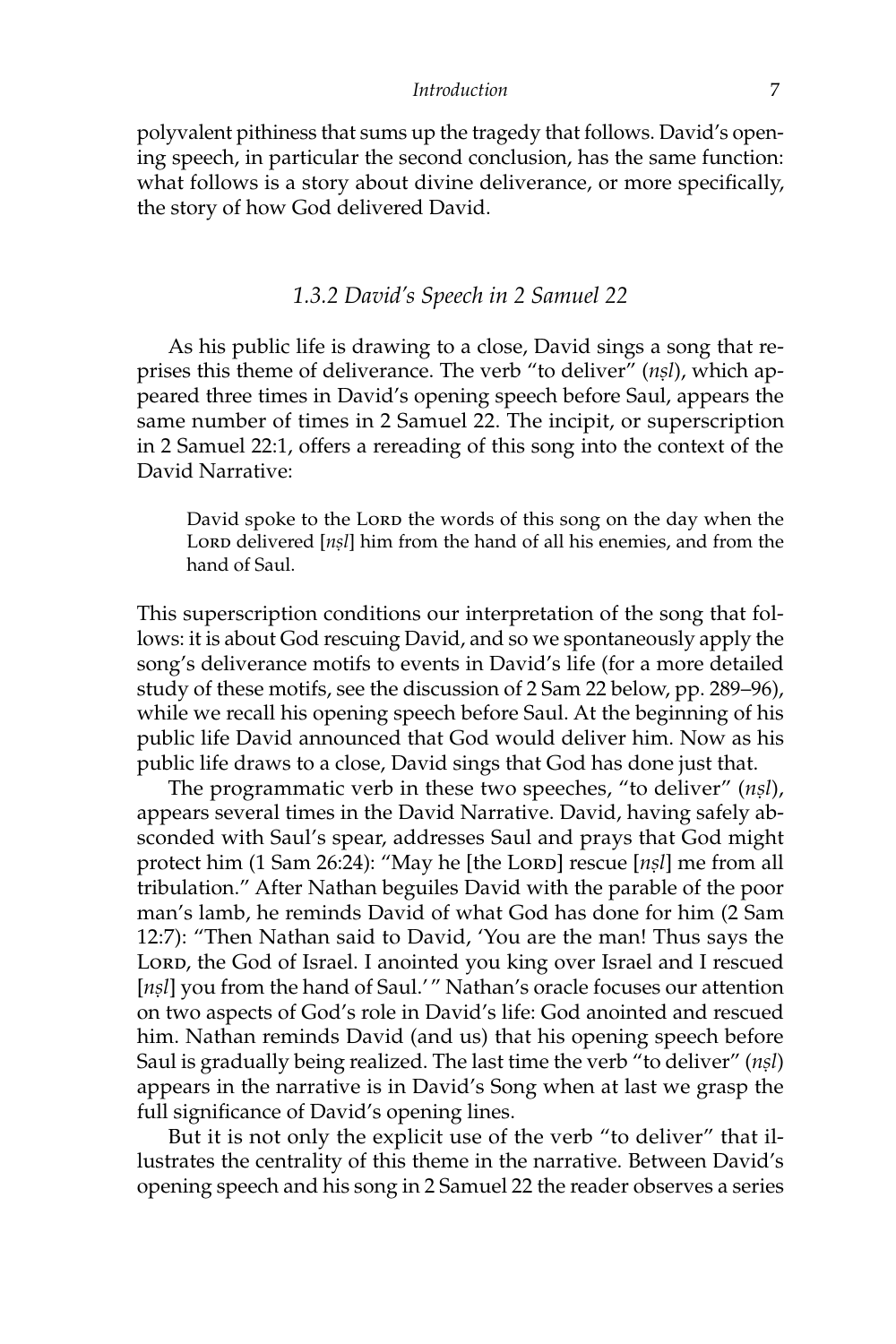of divine rescues that characterize the David Narrative. Early in the story, the narrator comments that God guarantees David's victories (1 Sam 18:14 and 30:8). Through God's advice David defeats the Philistines (1 Sam 23:1-5) and eludes Saul's clutches (1 Sam 23:10-11). After David takes Jerusalem, there is a series of battles with the Philistines in which God even charts David's battle strategy (2 Sam 5:17-21, 22-25). David renames the battlefield where he defeated the Philistines Baal-perazim, explaining, "The Lorp has burst forth against my enemies before me" (5:20). And if we forget God's role, the narrator's interjections remind us of it (8:6, 14): "The Lorp gave victory to David everywhere he went." When Rechab and Baanah think that they have saved David from the threat of Ishbaal (4:8), the king, as he pronounces their death sentence, informs them that it is God who saves him (4:9).

At a critical moment in the narrative, divine rescue comes to David without which he would have lost his life. While fleeing from his son Absalom, he learns that a key member of his court, Ahithophel, has betrayed him. In this, his darkest hour, he implores God for help (15:31): "O Lord, I pray you, turn the counsel of Ahithophel into foolishness." Two chapters later, God, in his first appearance since the Bathsheba affair, effects David's prayer:

Absalom and all the men of Israel said, "The counsel of Hushai the Archite is better than the counsel of Ahithophel." For the Lorp had ordained to defeat the good counsel of Ahithophel, so that the Lorp might bring ruin on Absalom. (17:14)

The narrator observes that Ahithophel's advice was better than Hushai's. Thus, had Absalom followed it he would have been victorious and reigned in his father's place. But God intervenes, and David is rescued from Absalom's designs.

Complementing this theme of divine rescue is the fact that David's own missteps contribute to this crisis in his reign. David is, as Leonard Cohen sings, "a baffled king composing hallelujah."5 He is "the first human being in world literature": "He grows, he learns, he travails, he triumphs, and he suffers immeasurable tragedy and loss."6 To this characterization of David I would add shrewd and gullible. On one hand, David is often a shrewd leader: he dodges Saul's murderous designs (1 Sam 20) and evades Achish's interrogatives (1 Sam 27:10-11). On the other hand, he allows Amnon access to Tamar (2 Sam 13:6-7) and then fails to punish

6 Baruch Halpern, *David's Secret Demons: Messiah, Murderer, Traitor, King* (Grand Rapids, MI: Eerdmans, 2001), 6.

<sup>5</sup> Leonard Cohen, *Hallelujah.*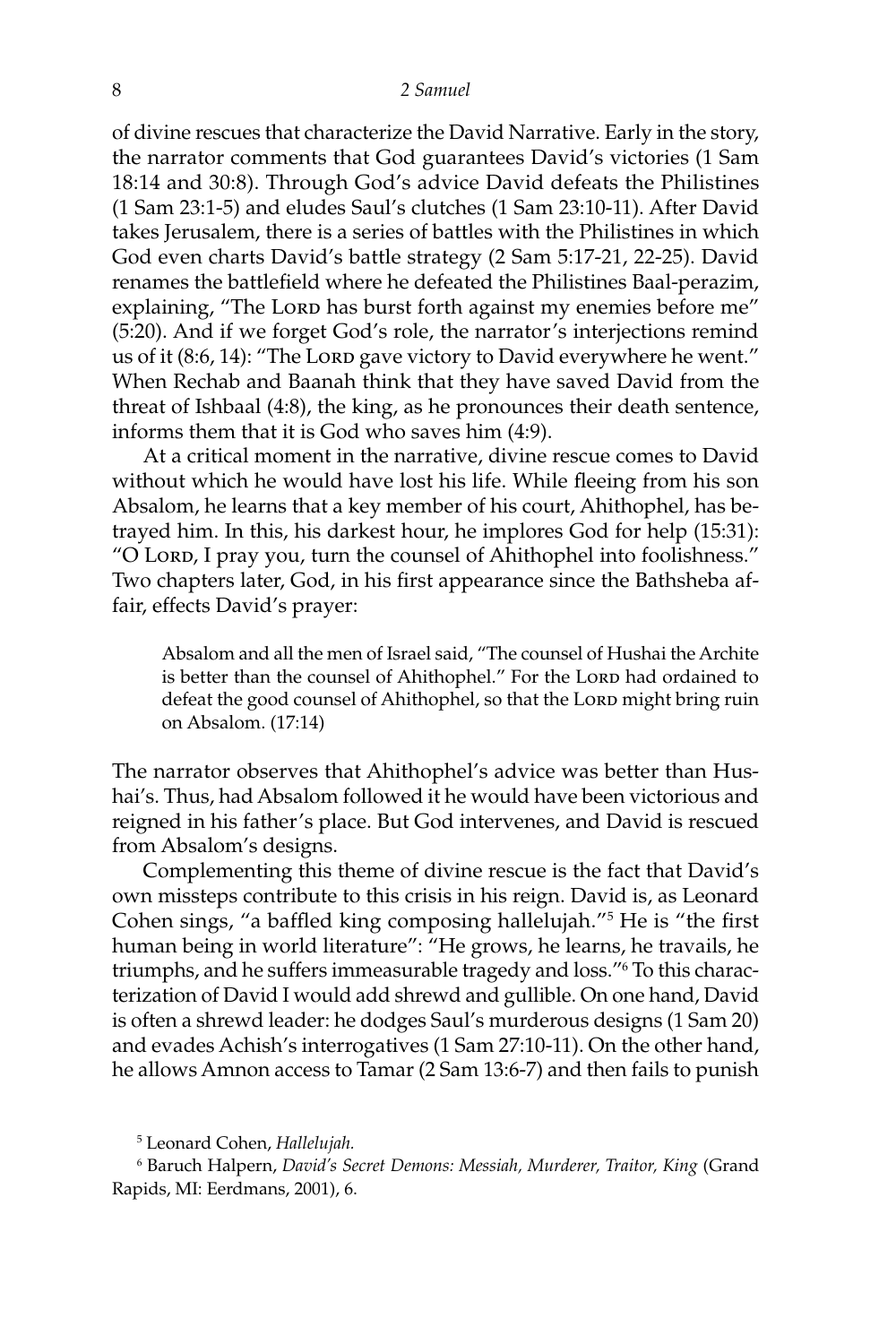him (13:21). He believes Absalom's request that Amnon attend his phony sheep-shearing party (13:26) and is duped by the pretending Tekoite widow (14:1-20), who even succeeds in making him swear an oath—a scene that verges on comic relief. But his most egregious misjudgment comes when he accepts the legitimacy of Absalom's request to journey to Hebron to sacrifice (15:9). That calamitous decision allows his rebel son to muster the forces of insurrection. But for God's rescue, the divine thwarting of Ahithophel's advice, David would not have survived. Thus, David's opening speech before an incredulous Saul foreshadows the story that lies ahead: God will rescue him from Goliath and much more, and before he exits the public stage, he will sing about how God rescued him his life long. This theme of divine deliverance binds these episodes from David's life into a coherent narrative.

# **1.4 A Narrative Approach to Reading the Bible**

# *1.4.1 The Art of Hebrew Narrative*

Hebrew narrative, like English narrative, distinguishes events in the foreground from those in the background. My purpose here is not to present a grammar of Hebrew narrative but to focus briefly on how Hebrew signals background information. In general, foregrounded information is presented in clauses that begin with the Hebrew verb form *wayyiqtol*. Background information (flashbacks or the report of events concurrent to the action in the foreground) is introduced by interrupting this series of *wayyiqtol* clauses with verbless clauses (including clauses such as *wéqåt∑l* or *wé X qåt∑l*, where "X" represents the subject) or finite verb clauses, such as *wé X qåtal*. For readers of Hebrew, such a shift in the clause structure alerts them to background information. For English readers this shift can go unnoticed and so the background information that is often critical for interpreting events in the foreground is overlooked. For example, as the foreground action moves toward Joab's murder of Abner, the Hebrew text at the end of 3:26 interrupts the series of *wayyiqtol* clauses with a *wé X qåt∑l*, clause: "but David did not know about it [Joab's plot]." The narrator intrudes into the foreground action with a background comment that guides our interpretation of this event: David was completely unaware of Joab's scheme to eliminate Abner. Though David might benefit from Abner's murder (see the commentary), this background clause informs us that he had nothing to do with it. Examples of this feature of Hebrew narrative abound and will be brought to the attention of the reader.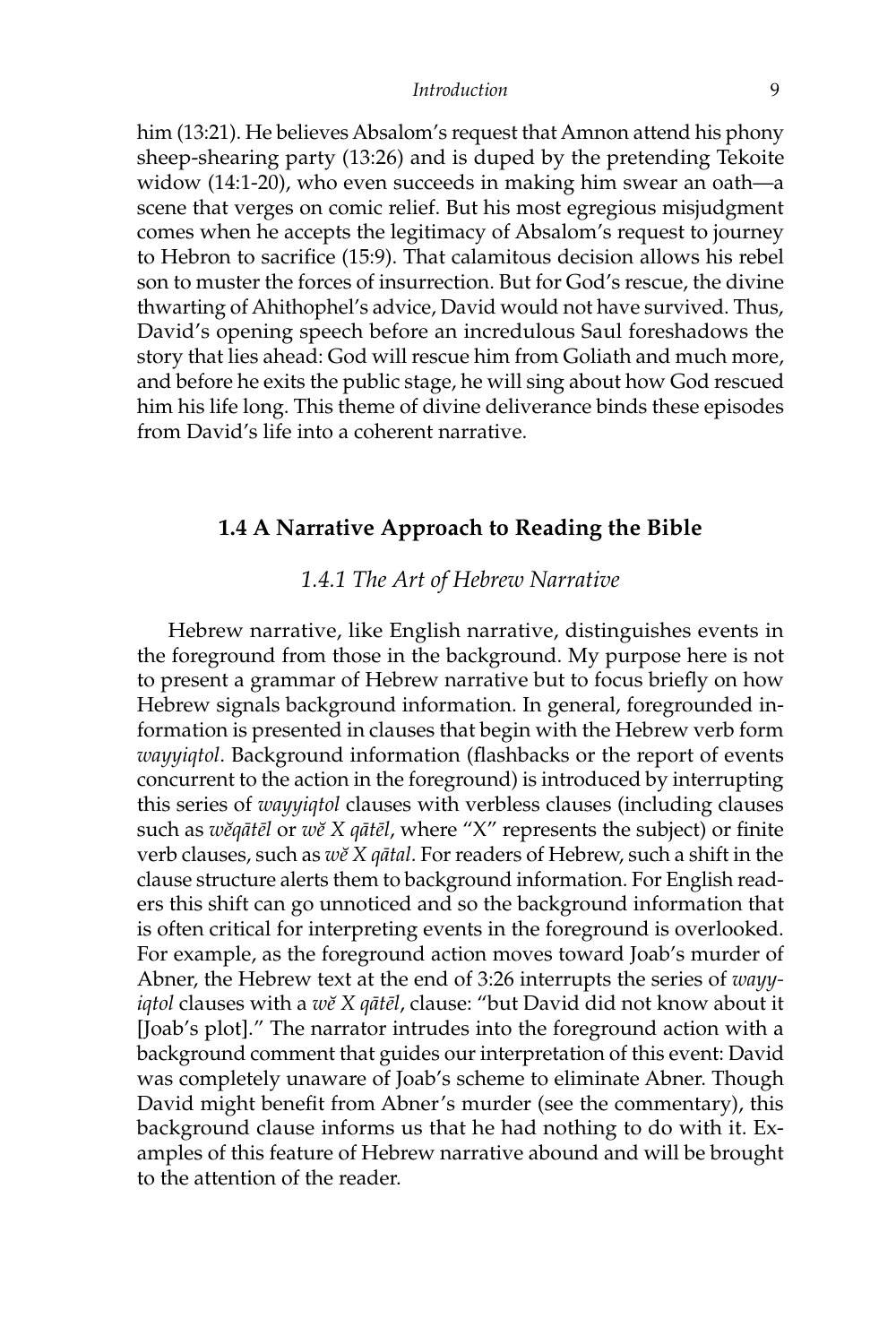# *1.4.2 The Narrator*

When we read the Bible we can imagine that the "author" is speaking directly to us through his or her composition. But it is the narrator who relates the story. The biblical narrator is a sort of external consciousness, "a second self,"<sup>7</sup> created by the author and endowed with superhuman powers. Thus, when David walks alone on the roof and spies the beautiful Bathsheba, the narrator is with him (and therefore so are we). The biblical narrator can tell us if someone is lying (1 Kgs 13:18), give reports from opposing camps in a battle (2 Sam 2:24-32), and even relate God's state of mind (11:27). The distance between author and narrator is more easily observed in a work such as Emily Brontë's *Wuthering Heights* in which Brontë creates the narrator Mr. Lockwood who then cedes his narrator role to Nelly Dean. But Emily Brontë is neither Mr. Lockwood nor Nelly Dean. They are her creations. Mr. Lockwood is similar to our biblical narrator in that he knows the entire story before he begins to tell it. But because he is dramatized in the story, he is quite different. He is also not very perceptive, describing Heathcliff as "a capital fellow" after their first encounter and for this reason literary critics consider him an "unreliable narrator." Unlike Mr. Lockwood, our biblical narrator gives us no reason to consider him less than reliable.

But labels like "reliable" or "omniscient" fail to capture the complexity of the biblical narrator's art. He knows all but does not tell all, doling out information as he sees fit so as to keep us on edge. For example, after Joab kills Abner, David declares himself innocent of Abner's blood (3:28-29). But we have to wait until the deathbed scene (1 Kgs 2:5) to learn that, in David's judgment, Joab's crime had to do with avenging wartime blood in peacetime. That information would have been helpful in 2 Samuel 3. Moreover, by announcing twice (3:27, 30) that Joab killed Abner to revenge the death of Asahel his brother, the narrator appears obtuse, failing to recognize that Joab may also have wanted Abner (and later Amasa) dead in order to preserve his position as David's chief military officer.<sup>8</sup>

The narrator can also remain silent on questions that seem critical to the outcome of the story, leaving us baffled. Ishbaal accuses Abner of having sex with Saul's concubine Rizpah (3:7). Did Abner do it? Was

<sup>7</sup> Wayne C. Booth, *The Rhetoric of Fiction* (Chicago: The University of Chicago Press, 1983), 71.

<sup>8</sup> See the discussion of the "obtuse narrator" in David M. Bevington, "The Obtuse Narrator in Chaucer's House of Fame," *Speculum* 36 (1961): 288–98. Bevington describes how the narrator in Chaucer's poem has only a weak grasp or a superficial understanding of the event he recounts.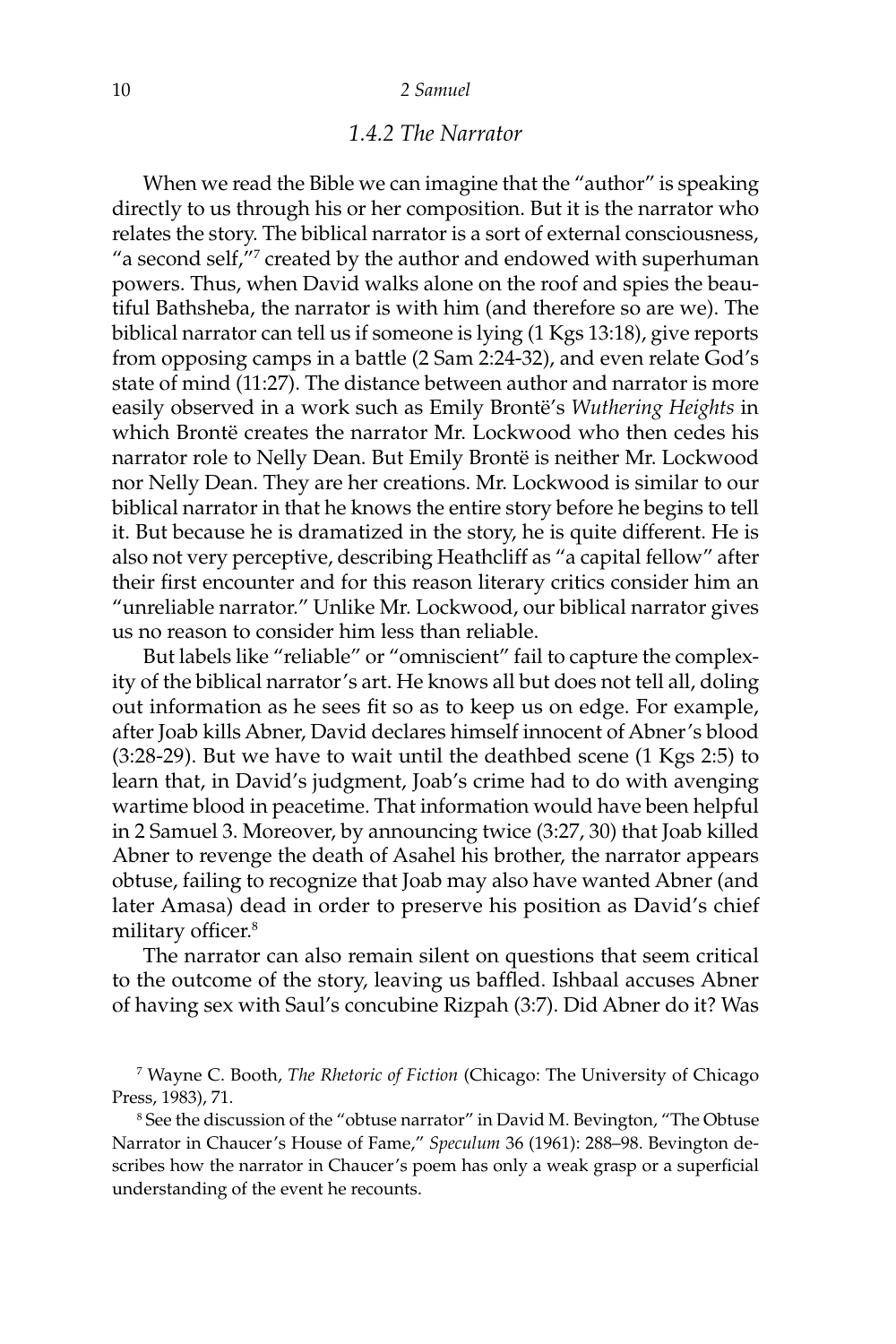#### *Introduction* 11

Abner planning to usurp Ishbaal's succession to his father's throne? The question is hardly inconsequential. But we never find out. As David flees Jerusalem, Ziba tells David that Mephibosheth has betrayed him (16:3). But as David returns to Jerusalem, Mephibosheth declares his innocence (19:26-27). Was Mephibosheth a traitor? We would like to know for sure, but the narrator does not pronounce on the question. Throughout *Wuthering Heights* the reader cannot help but wonder what in the world led Mr. Earnshaw to introduce Heathcliff into his family. But neither Mr. Lockwood nor Nelly Dean speculates on an answer to what seems to me a most baffling question. Both ancient and modern narrators can leave their readers bewildered.

On other occasions the biblical narrator refers to information that was never provided. Because of the deceased Nahash's loyalty, David sends emissaries to his son Hanun at the time of his succession and his father's death (10:2). But the narrator offers no background information on the political alliance between Nahash and David. Similarly, when Adonijah declares himself David's rightful successor, Bathsheba comes to David complaining, "My lord, you swore to your servant by the Lord your God, saying: Your son Solomon shall succeed me as king" (1 Kgs 1:17). When did David make such a promise? When neither David nor the narrator objects, we infer (perhaps mistakenly) that Bathsheba's reminder is accurate. As Erich Auerbach famously noted, the biblical narration "remains mysterious and 'fraught with background.' "9

The narrative approach attends not only to what the narrator says but also to how he says it—the drama of the telling. This requires an acute eye on the text itself to observe its structure and to detect the narrator's strategies.<sup>10</sup> What is the speed at which the narrator tells the story (real time versus narrative time)? He can report David's battles with lightning speed (2 Sam 8:1-8), but he brings Tamar into Amnon's web ever so slowly (13:8-11). The narrator controls our point of view as well. As we watch David leading the ark into Jerusalem, suddenly the narrator has us look up at Michal gazing out the window at her dancing husband (6:16). The narrator can also guide our judgment of events. In 2 Kings 17, after reporting the fall of Samaria in two verses (2 Kgs 17:5-6), the narrator shapes our interpretation of this defeat for the next seventeen verses (2 Kgs 17:7-23: "This occurred because").

<sup>9</sup> Erich Auerbach, *Mimesis: The Representation of Reality in Western Literature*, trans. Willard R. Trask (Princeton, NJ: Princeton University Press, 1974), 12.

<sup>&</sup>lt;sup>10</sup> According to Vladimir Vladimirovich Nabokov, "Style and structure are the essence of a book; great ideas are hogwash" (John Updike, introduction to *Vladimir Nabokov: Lectures on Literature* [San Diego/New York/London: Harcourt, 1980], xxiii).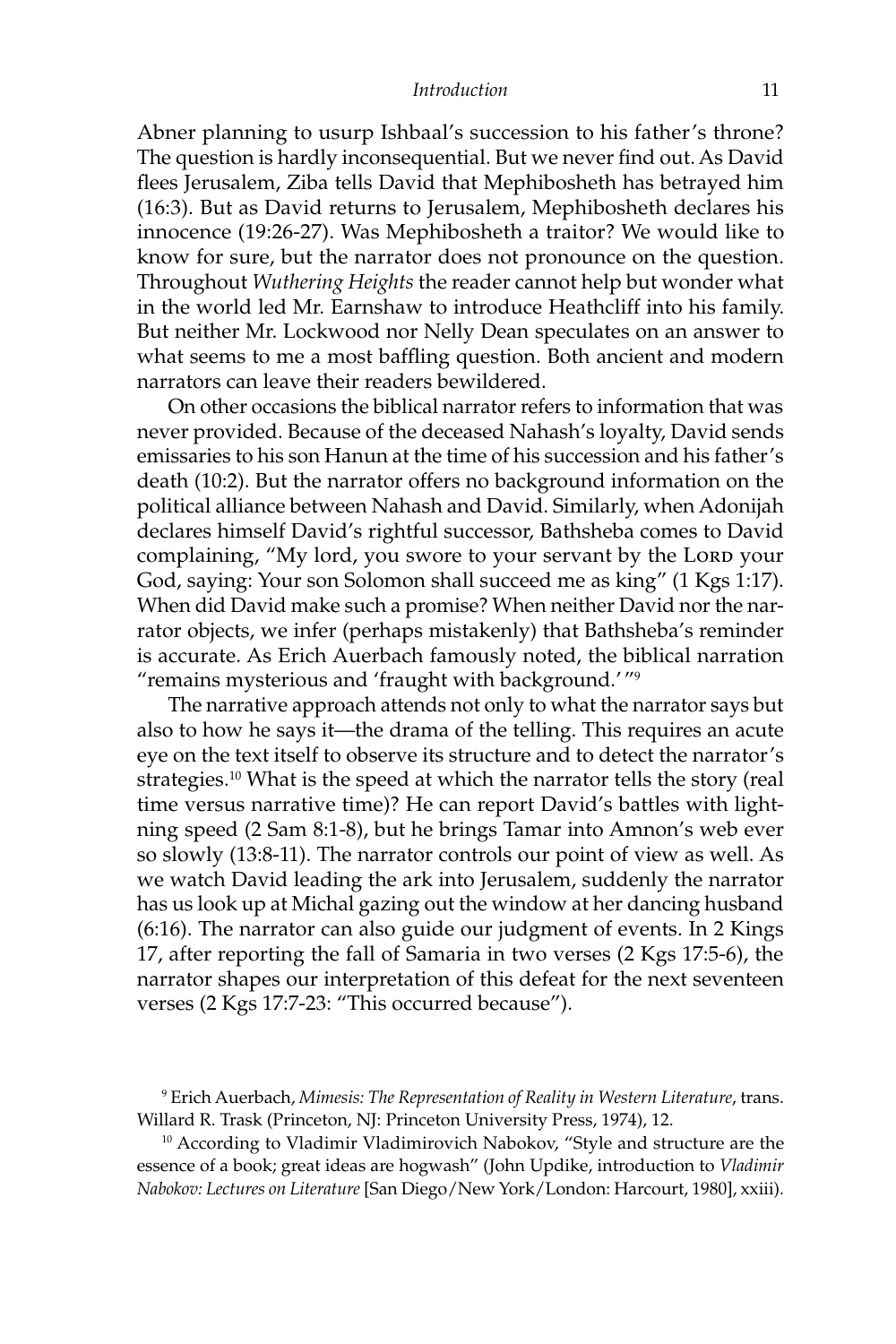Finally, readers can raise issues that are outside the narrator's horizon. Saul is sent to exterminate the Amalekites, including women and children (1 Sam 15:3). The order is horrific and modern readers do well to question this and other violent acts in the Bible. But this question is not within the narrator's purview. The narrator does not explain why God condemns to death the son born to David and Bathsheba after their adulterous affair (2 Sam 12:14), casting the punishment for their sin on the next generation, and he remains silent when seven of Saul's descendants are impaled to atone for Saul's sins (21:9). When Absalom has sexual relations with David's concubines (16:22), the narrator says nothing about what a modern reader might consider rape. Absalom's counsel to Tamar to remain silent about her rape is scandalous to modern ears (13:20) and rightly so. Some might even wonder whether David should not have developed his autocratic rule into a constitutional monarchy in order to favor the growth of democracy in ancient Israel. These sorts of questions arise when we read literature from another age and culture. In the *Odyssey*, the bard has no problem with the fact that Penelope is expected to be faithful to her long-absent husband while Odysseus is not held to the same standard. Margaret Atwood's *The Penelopiad* (Knopf, 2005) does well to probe that inconsistency for today's audience. When the ancient narrator ignores our questions we sense the distance between our world and the world of the narrator.

# *1.4.3 The Characters in the David Narrative*

Commenting on the characters in Shakespeare's *Henry IV, Part 1*, Harold Bloom writes, "Falstaff is a person, while Hal and Hotspur are fictions."11 This provocative observation turns the historical Prince Hal and Sir Henry Percy into fictions while Falstaff, mostly an invention of the bard, becomes a real person. But the invented Falstaff is real because he unmasks the fictions through which the historical figures in the play, such as Hal, Hotspur, and even King Henry, live. Bloom's statement reminds us that historical personages, whether they appear in *Henry IV, Part 1* or in the David Narrative, are in the narrator's (or the bard's) hands. Was Bathsheba a real person? Of course she was. But in 2 Samuel the narrator denies us access to a complex view of her. Did she love Uriah? Did she know that David had him killed? Did she desire the advantages of a royal liaison? Because the narrator is not interested in

<sup>11</sup> Harold Bloom, *Shakespeare: The Invention of the Human Mind* (New York: Riverhead Books, 1998), 282.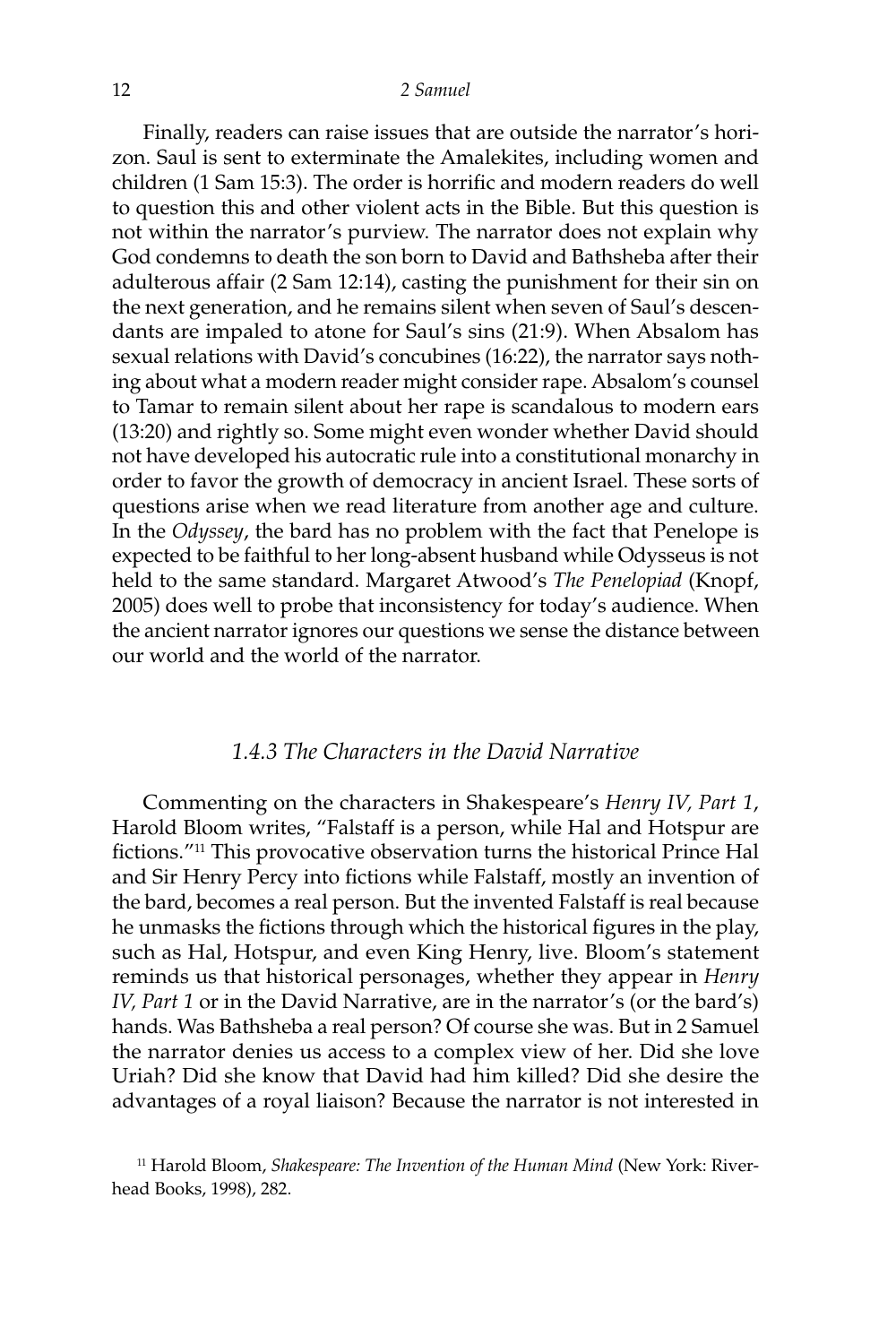presenting her as a complex character, we do not learn the answers to these pressing questions, and thus in 2 Samuel 11–12 Bathsheba remains largely undeveloped.

#### D<sub>AVID</sub>

While all the characters in the David Narrative were multifaceted people in real life, the narrator grants that status to David alone. David is a complex, unfolding, and inconclusive character who, on occasion, steps outside his expected role and acts unpredictably. He is a bold experiment in the exploration of the human person despite the limits and frustrations of the narrator's only medium, the written word. In the midst of the official rites of mourning for King Saul and his son Jonathan, the narrator allows us to observe David as he abandons his official function as chief mourner to express his personal affection for Jonathan (1:26). For an instant we are granted a privileged entry into David's inner experience as we gaze into the depths of his grief over the loss of his friend and ally. He steps outside his role as king when, with a father's broken heart, he wails for his rebel son (18:33). This brief, intimately personal moment is abruptly interrupted by David's commander, Joab (19:5-8), who orders him back into his role as king ("So go out at once and speak kindly to your servants" [19:7]). The father obeys and becomes a king again, but it's too late. We know too much. The narrator's art has made visible his divided heart, his inner conflict: a king who should celebrate the execution of a rebel is really a father mourning his dead son.

The narrator investigates the nature of the human person through contradictions and questions that emerge from David's character. Each of David's notable qualities immediately conjures evidence to the contrary. David trusts in God's fidelity (1 Sam 17:37) yet plots the murder of his mistress's husband (2 Sam 11:14-15). This politically shrewd leader, who ensures that his alliance with the remnants of Saul's government survives the murders of Abner, Saul's general (3:27), and Ishbaal, Saul's son (4:9- 12), is easily duped by a Tekoite widow (14:1-17) and beguiled by his son's request to travel to Hebron (15:7). He acknowledges Joab's power (3:39) and would like to get rid of him (his one attempt in 19:13 fails), but he also uses him to eliminate Uriah. Is David faithful to his covenant with Jonathan when he brings Mephibosheth to court (9:1-13) or is he placing a claimant to the throne under house arrest, or both? David's inconsistencies, contradictions, and moments of shameless transparency allow us, modern readers, to reclaim our own experience. We meet our own half truths, duplicities, fictions, and moral ambiguities in David more than in any other character in the David Narrative and perhaps in the entire Hebrew Bible.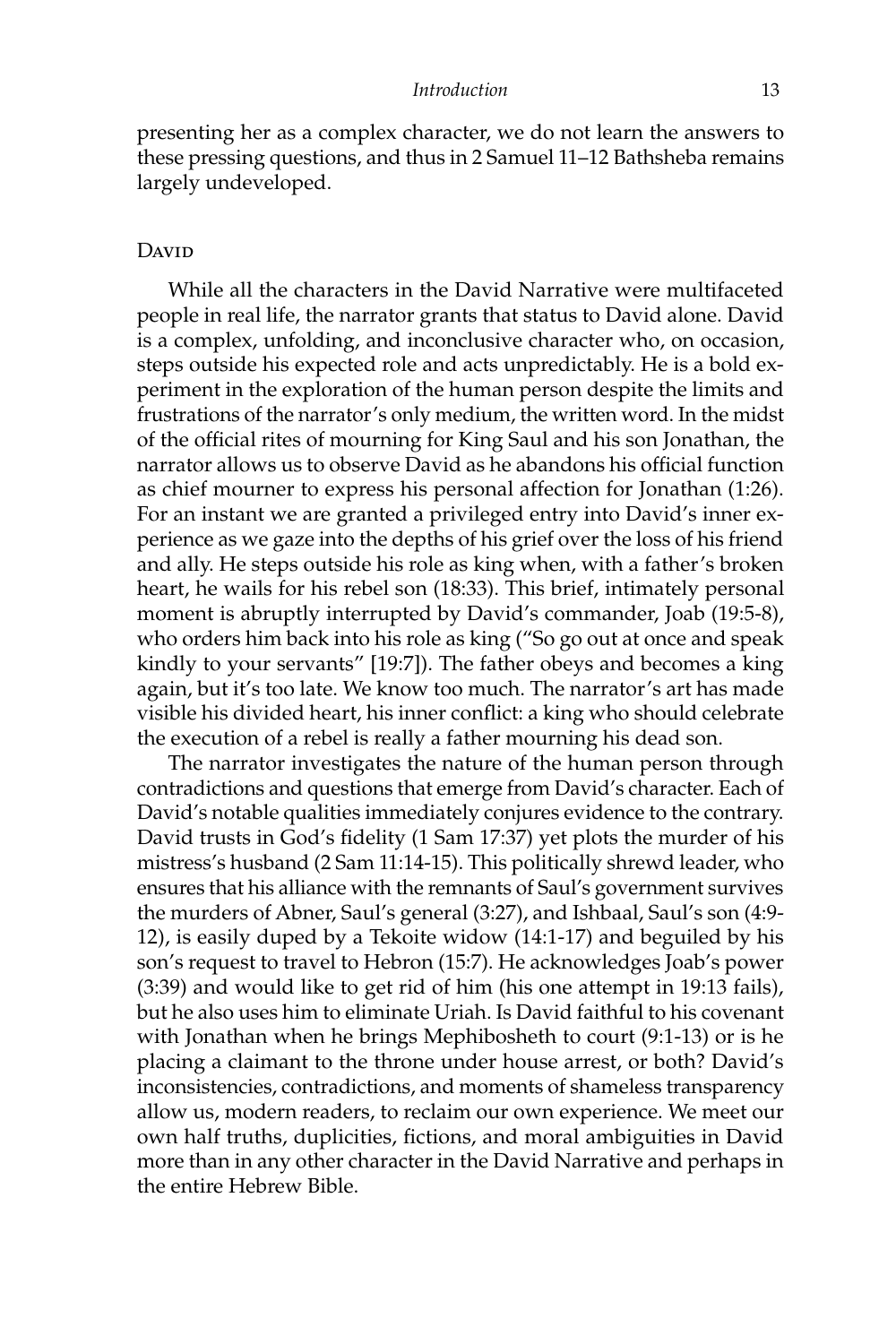#### 14 *2 Samuel*

We might be tempted to decode the interrogative that David's complex character poses, but Hamlet's angry counsel to his false friends Rosencrantz and Guildenstern bids us beware:

You would play upon me; you would seem to know my stops; you would pluck out the heart of my mystery; you would sound me from my lowest note to the top of my compass: and there is much music, excellent voice, in this little organ; yet cannot you make it speak. 'Sblood, do you think I am easier to be played on than a pipe? Call me what instrument you will, though you can fret me, yet you cannot play upon me. (act 3, sc. 2, lines 335–41)

David, like Hamlet, will not be "played." Why did he send Tamar to Amnon? Why did he allow Absalom back at court? And why did he not get rid of Joab during his reign? To demand precise answers to all these questions would be to pluck out David's mystery and play him like a pipe, even if those few glimpses we receive into the king's heart tempt us to do so.

#### Joab

Joab, David's chief military officer, is the only other major character in the narrative, though he does not rise to the level of David's complexity or transparency. Predictably cruel, calculating, and ready to eliminate any threat to his power, he is neither unfolding nor mysterious. We are not surprised when he murders the defenseless Absalom despite the king's direct order (18:5). This act of defiance reveals the tense balance of power between king and general in the world of the David Narrative. Today's democratic governments in which civil leaders command the military are not a helpful paradigm for understanding the relationship between David and his general Joab.

Abner, Saul's general, seats Ishbaal, Saul's son, on the throne (2:9). The general is the kingmaker! So when Ishbaal accuses Abner of treason,<sup>12</sup> the general pushes the king off the throne (3:9). Like Abner, Joab can order David about and can reject royal decisions. After Joab interrupts his attack on Rabbah at the king's bidding, in order to eliminate Uriah (11:17), he commands the king to the battlefield, threatening treason

 $12$  Ishbaal thinks that Abner has had sexual relations with Rizpah, Saul's concubine (3:7).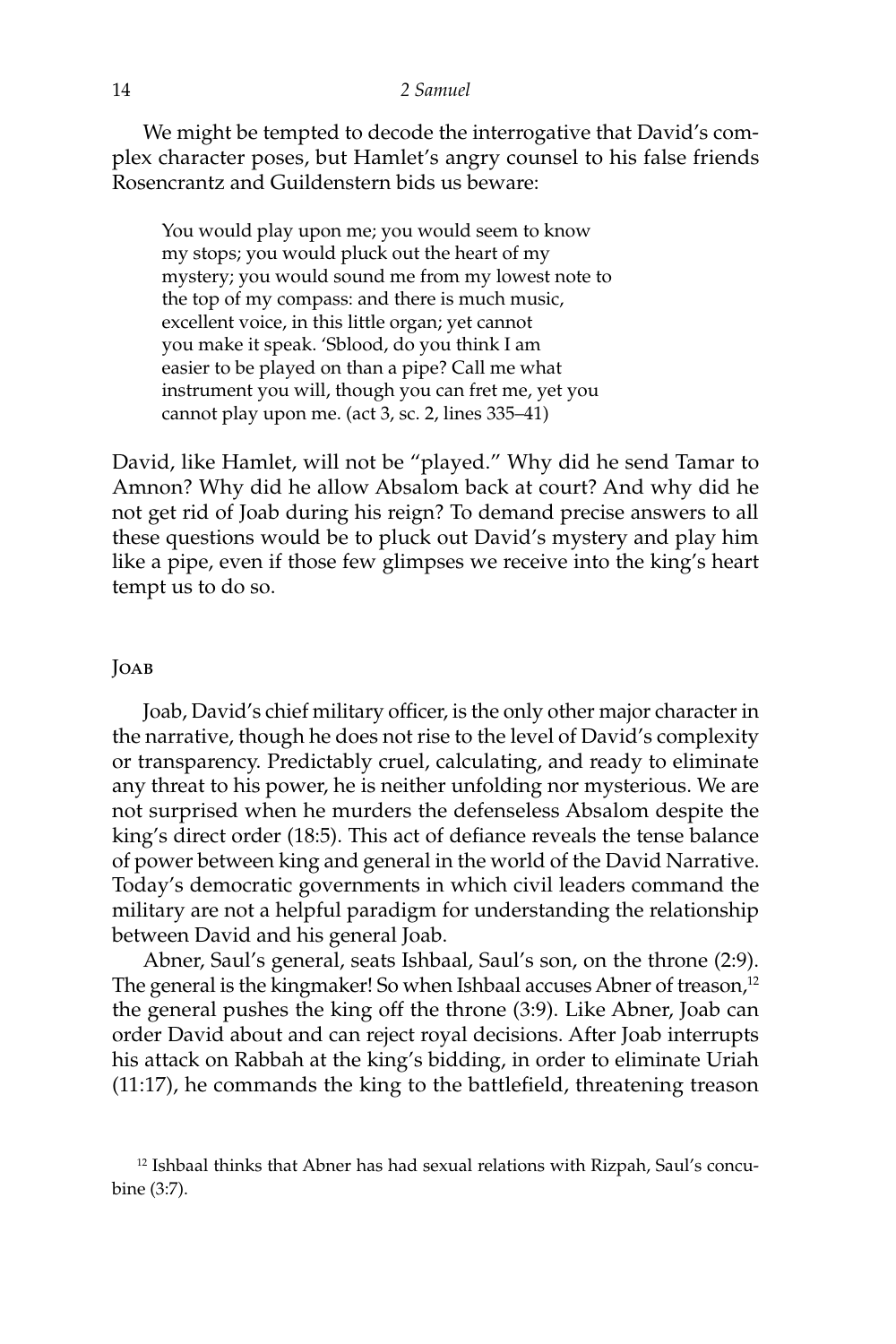(12:27-28) if the king does not obey. When David establishes an alliance with Abner (3:13), Joab enters the court and demands an explanation from the king (3:24)—not what we might expect from a general. Later on Joab defies David when he murders Amasa (20:10), whom David had appointed as Joab's replacement (19:13). By giving Amasa, the rebel general, a place in his court, David signaled to Absalom's rebels that they would be included in his government, a clever political maneuver. But Joab flouts David's strategy and contributes to the further instability of David's rule at a very precarious time. When Joab returns to David's court, the king is unable to confront his general regarding this willful act of insubordination. Thus, David's earlier claim that he is powerless before Joab (3:39) has merit. Joab is not a kingmaker like Abner, but his power at court is considerable.

Joab's ruthlessness is revealed in an exchange he has with one of his soldiers who has seen Absalom trapped in a tree. When Joab asks why he did not kill Absalom, the soldier retorts, "Had I killed Absalom, you would have let me take the fall for it alone" (a free translation of 18:13). He openly accuses his superior officer of duplicity. When the rebel Sheba son of Bichri takes refuge in Abel of Beth-maacah, Joab besieges the town until one of its wise citizens challenges his violent conduct: "why will you swallow up the heritage of the Lorp?" (20:19). That wise woman, not King David, is the first person in the David Narrative to confront Joab's brutality. Finally, Joab is an opportunist and so, near the end of his life, when he sides with Adonijah and his cohorts (1 Kgs 1:7), we assume that he considered Adonijah's chances of succeeding to David's throne to be optimal. At one point Joab surprises us when he impedes the king's order for a census, taking the high ground and piously pleading with David to reconsider ("May the Lorp your God" [2 Sam 24:3]). But apart from this moment, David's general is usually predictable.

The literary term "foil" derives from the "thin sheet of bright metal placed under a jewel to enhance its brilliance."13 David's leadership, despite his errors in judgment, shines more like a jewel when Joab, the other major character in this story, is seen as his foil. David is a leader whose personal affections can cloud his decision making, as when he orders Joab, Abishai, and Ittai to deal gently with his rebellious son Absalom (18:5). His ill-advised hope for Absalom contrasts with Joab's swift execution of the usurper (18:14). Joab's execution-style justice makes David's missteps seem less egregious. We may want to laugh at David for the attention he pays to the pretending Tekoite widow (14:4-17),

<sup>13</sup> M. H. Abrams, *A Glossary of Literary Terms* (Boston, MA: Thomson, Wadsworth, 2005), 234.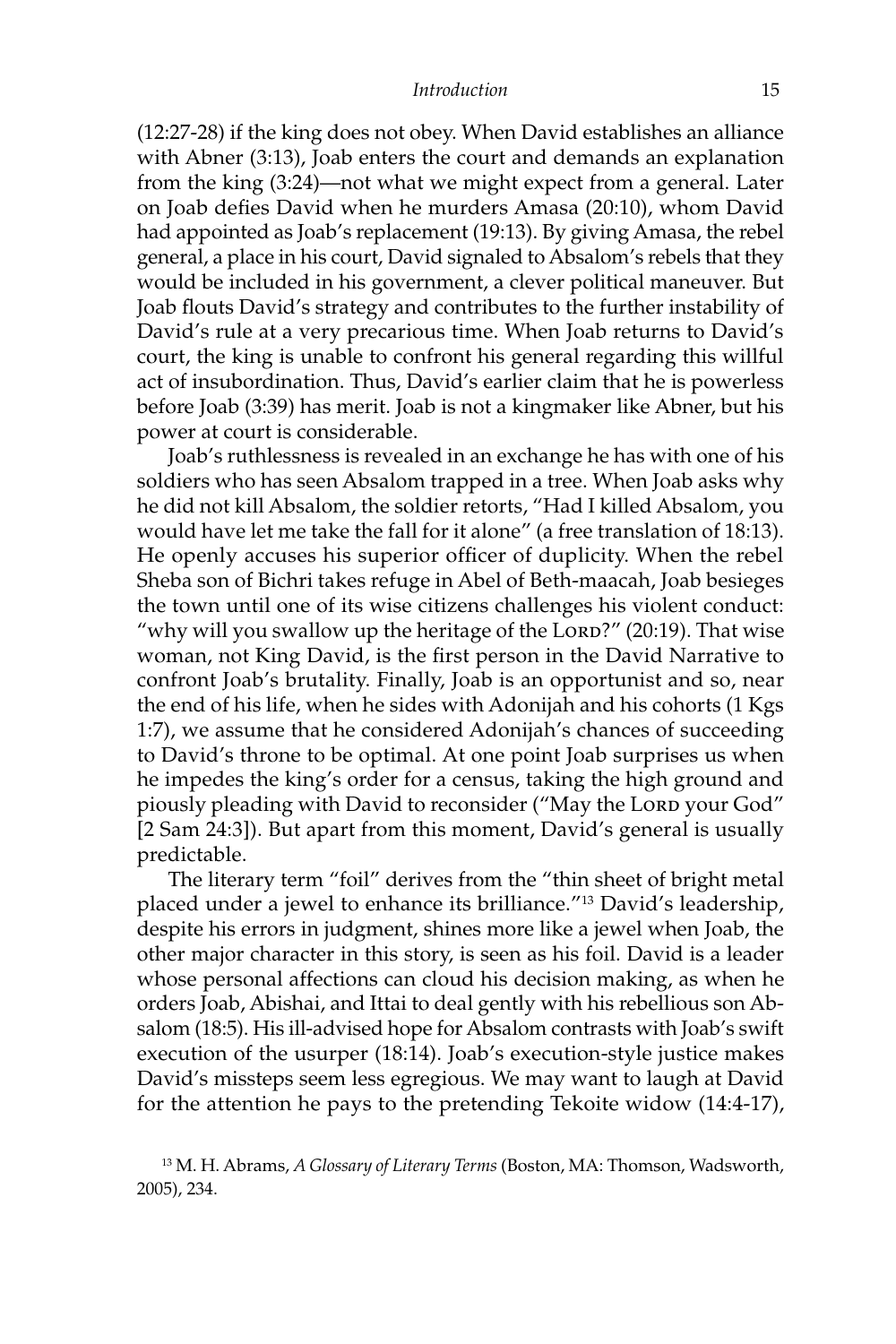but we have the impression that no widow would receive a hearing from Joab unless it served his interests. While Abner delayed killing Asahel, Joab's brother, and tried to convince him to give up his pursuit, Joab exacts his revenge on Abner (3:27) without uttering a word to him. Even the troops that Joab commands recognize that their general is selfserving, underhanded, and ruthless (18:13). His leadership, cruel and conniving, can attenuate a harsh judgment of David, whose flaws nearly lead to his ruin. David himself draws out the contrast between himself and Joab when he declares that the "sons of Zeruiah" (Joab is a son of Zeruiah) are too violent for him (3:39). We can imagine that Joab, upon hearing the king's exclamation, would have thought to himself, "This king is too gentle for me." Joab's ruthlessness and his violence are the metal foil placed behind David's character that encourages us to prefer the jewel of David's leadership, with all its failings, to the cruelty that we meet in Joab.

#### Other Characters

A specific quality attributed to a minor character usually serves the outcome of the scene (direct character description is rare). Asahel may be as swift as a gazelle (2:18), but that swiftness leads to his own death. Absalom's hair-cutting schedule (14:26) will eventually leave him suspended between heaven and earth, awaiting Joab's spear (18:9-15). The beauty attributed to Tamar quickly captures Amnon's attention (13:1). Ahithophel, described as a good advisor (16:23), offers wise advice to Absalom (17:14). The only quality the narrator provides for Mephibosheth is his disability (4:4, he is lame), which sustains Mephibosheth's claim (if we believe him) that he remained faithful to David (16:1-4 and 19:24-30). Other qualities of minor characters, such as Absalom's rebellious spirit and Tamar's strength of character (she refuses Amnon), emerge only as the plot unfolds. But many of their actions, such as Ahithophel's suicide, cannot be anticipated because of their scanty character development.

Except for David and Joab, the characters in 2 Samuel are episodic, and essential questions about them are left unanswered. What were Absalom's thoughts about killing his father (16:11 and 17:2)? Why did Ahithophel join the rebels? How did Tamar manage in Absalom's house (the narrator sums up the remainder of her life in one line: "So Tamar remained, a desolate woman, in her brother Absalom's house" [13:20]). Did Michal love Paltiel (3:15-16)? Did Bathsheba feel raped by a powerful king? The narrator does not invest in these characters, and we struggle to identify with them because we have so little information about their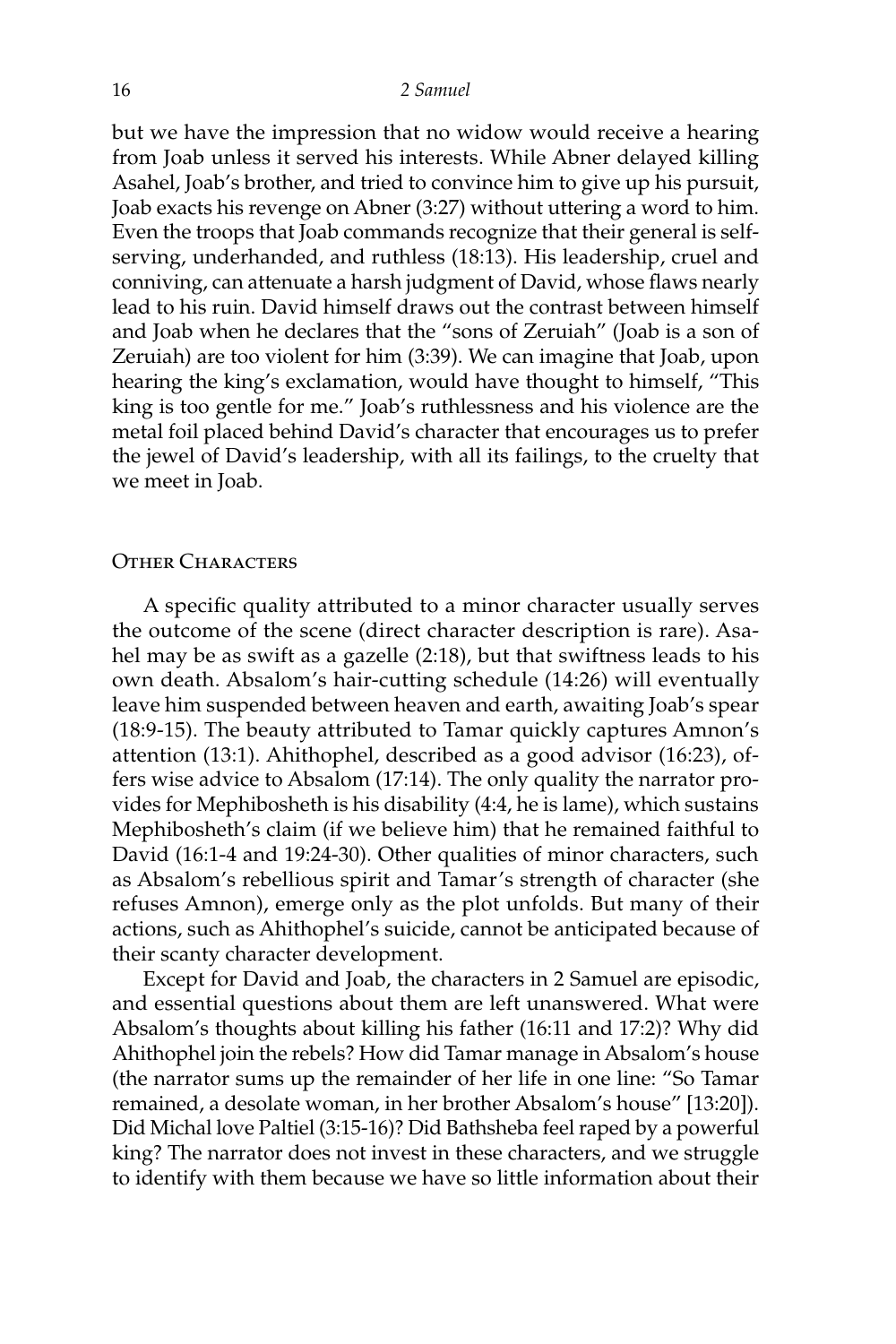plight. Whether we want to call them flat characters or agents,<sup>14</sup> one thing is certain: their presence in the story serves the portrait of David and his reign. The narrator's interests lie there.

### *1.4.4 The Plot: A Story in Six Acts*

During Saul's reign, Samuel informed the king (and us) that God had already chosen his replacement, one who would be better than he (1 Sam 15:28) and who is like God's own heart (1 Sam 13:14). Thus, before Act 1 of the David Narrative begins, we are already anticipating the introduction of a new character. The story of Saul's reign comes to a tragic end when the narrator announces that the relationship between Saul and Samuel has been irreparably broken (1 Sam 15:35): they would never meet again in life.15 Beginning in 1 Samuel 16, David becomes the dominant character for the next forty-two chapters of the Bible until his death in 1 Kings 2:10. This narrative can be divided into six acts:

#### *• Act 1: David's anointing and his flight from King Saul (1 Sam 16–31)*

The beginning of David's public life is characterized by conflict with Saul. Immediately after his anointing he is brought to Saul's court but soon has to flee the king's spear. For much of 1 Samuel 16–31 David manages to escape Saul's deadly pursuit, thus underscoring the theme of the David Narrative: God rescues David. When David's own men reject his (and God's) plan to attack the Philistines and defend Keilah, God assures David of victory (1 Sam 23:1-5). Saul's son Jonathan aligns himself with David (1 Sam 18:1-4) and they make a pact in which David swears to remain loyal to Jonathan and his descendants (1 Sam 20:14- 17). The effects of that oath continue into 2 Samuel (see 2 Sam 9:1 and 21:7), long after Jonathan's death. Though David demonstrates his loyalty to Saul, sparing his life on two occasions (1 Sam 24 and 26), he never again risks being in Saul's presence. Fleeing to Philistine territory, he lives under the protection of King Achish of Gath and settles in Ziklag (1 Sam 27:6). With Saul's death, David's life on the run comes to an end.

14 In *Aspects of the Novel* (New York: Penguin Books, 1990), E. M. Forster describes a flat character: "In their purest form, they are constructed round a single idea or quality; when there is more than one factor in them, we get the beginning of the curve towards the round" (p. 73).

15 Saul converses with the dead Samuel in 1 Samuel 28:15-19.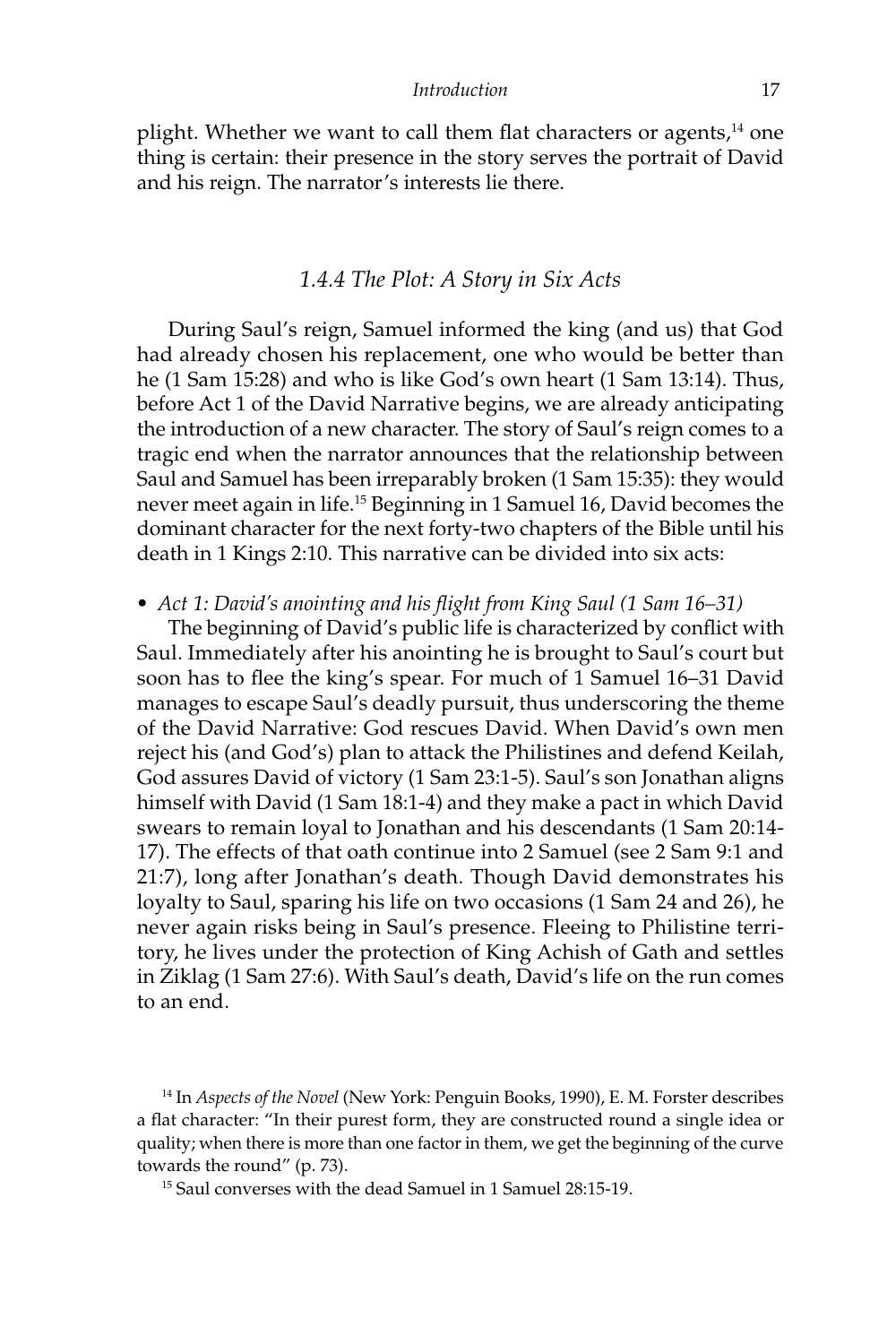*• Act 2: David rules in Hebron (2 Sam 1:1–5:5)*

After mourning the deaths of King Saul and his son Jonathan, David moves back to Judah and establishes his rule in Hebron. The fugitive is now king (2:4), though his reign is by no means secure. Attempts to assert his authority over Saul's dominion are rebuffed and war ensues between the "house of Saul and the house of David" (3:1). A protracted war is avoided when Abner, Saul's chief commander, betrays Ishbaal, Saul's son and successor. David's pact with Abner to absorb Saul's territory under his rule is not thwarted by the murders of Abner and Ishbaal, and these episodes draw to a close when Saul's subjects acclaim David as their king (5:1-3). The narrator signals a caesura with a notice of David's regnal years that anticipates his rule in Jerusalem.

*• Act 3: David establishes his reign in Jerusalem (5:6–8:18)*

With the relocation of David's capital to Jerusalem, a new era of Davidic rule begins. David quickly moves to secure his city, defending it from Philistine aggressors (5:17-25). The relocation of the ark of the covenant to Jerusalem further solidifies his kingship and establishes Jerusalem as his royal city (6:1-23). To bolster his capital, he decides to build a Temple, but God rejects his plan (7:1-29). David then extends his dominion by defeating various enemies (8:1-14), and the Philistines, his main enemy, do not attack again until very late in David's reign (21:15). The strife that lies ahead will be internal to the house of David. The narrator concludes this act by introducing the members of David's court (8:15-18). David, having secured his city, establishes his government.

*• Act 4: Divine rescue for a beguiled king (9:1–20:26)*

The opening episodes in this act tell of a shrewd king who continues to consolidate his rule. Mephibosheth (Jonathan's son), a potential threat to the throne, is brought into David's orbit (9:1-13). Then David settles a score with the Ammonites and their Aramean mercenaries (10:1-19). But these two victories are followed by a series of imprudent decisions that put his life and kingdom at risk. His liaison with Bathsheba and the subsequent murder of Uriah are condemned by the prophet Nathan (11:1–12:31). When Amnon, playing sick, wants David to send Tamar to him, David complies (13:1-22). These two missteps do not directly threaten the security of his reign: God forgives David's sin against Uriah and we cannot expect David to have known of Amnon's plan to rape Tamar. But then come more serious lapses in judgment. David fails to hold Amnon accountable for the rape (13:21) and so Absalom takes matters into his own hands. When David falls for Absalom's scam, Amnon is murdered (13:23-39). The chaos in David's family is increasing. Then the king is taken in by a phony widow and concedes to Joab's proposal to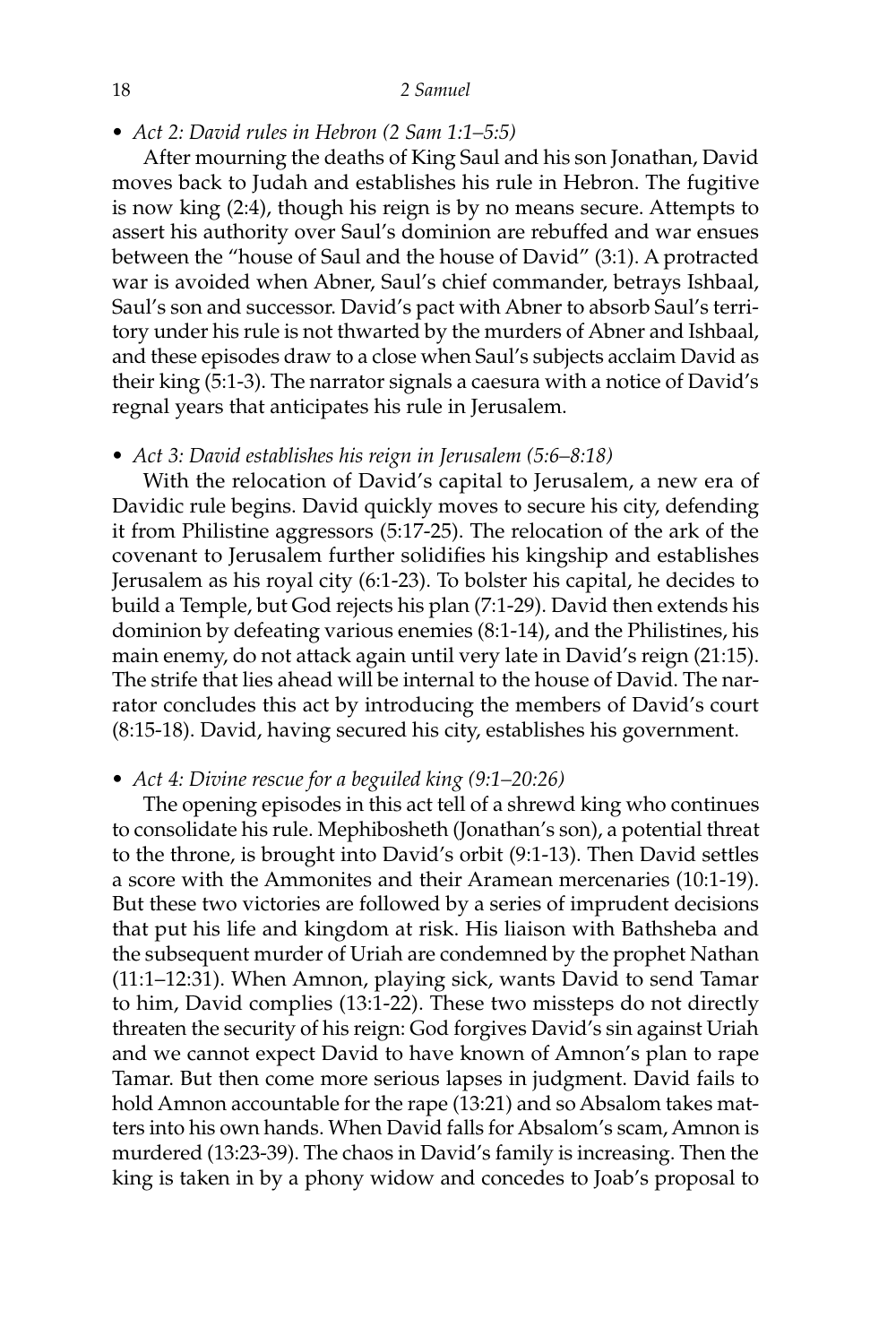reinstate the future rebel Absalom to his court (14:1-33). But these errors reach their apex when David allows Absalom out of his sight and then must flee Absalom's insurrection (15:1–20:3). Second Samuel 9–20 comes to a climax when God intervenes to rescue David (the main theme of the David Narrative) from what would have been certain defeat. As the story of Absalom's rebellion draws to a close, David is confronted with another short-lived revolt by Sheba the son of Bichri (20:4-22). Once it is quashed, the narrator intervenes with a conclusion similar to that of the previous act: he names the members of David's court (20:23-26). David's reign, which nearly collapsed due to his errors, is once again secure and so he can reestablish his government.

#### *• Act 5: David's public life draws to a close (21:1–24:25)*

After providing Saul and his sons with proper burial (21:10-14), David grows weary in combat and is ordered off the battlefield for good (21:15- 22). This begins his withdrawal from public life. He sings a song that summarizes his life story and outlines how he wants to be remembered (22:1-51). The narrator then signals that David's final words have begun (23:1), a process that will continue until 1 Kings 2:9. And finally, just before our hero exits public life, he builds the first altar in Jerusalem (24:1-25).

*• Act 6: The kingdom is transferred to Solomon and David dies (1 Kgs 1:1–2:12)* Time has passed. David is now so old and weak that he cannot even keep warm (1 Kgs 1:1). But his physical decline does not prevent him from orchestrating the suppression of another family-based rebellion and seating Solomon on his throne. After he delivers a final discourse to his son, he dies. The narrator concludes with a traditional summary of the king's regnal years (1 Kgs 2:11), and Solomon's reign begins.

This commentary, because it is limited to 2 Samuel, begins with Act 2 of the David Narrative and ends with Act 5. Each act is divided into episodes and each episode is divided into scenes.

## **1.5 The Reader**

We stand before an enormously compelling story. The David Narrative, a literary masterpiece, swiftly humbles its interpreters, anyone who would dare to make it "jump o'er times" with ease. Since it presents a world so different from our own, it pleads for a slow and attentive reading. In our information age, the rapid reading of various texts has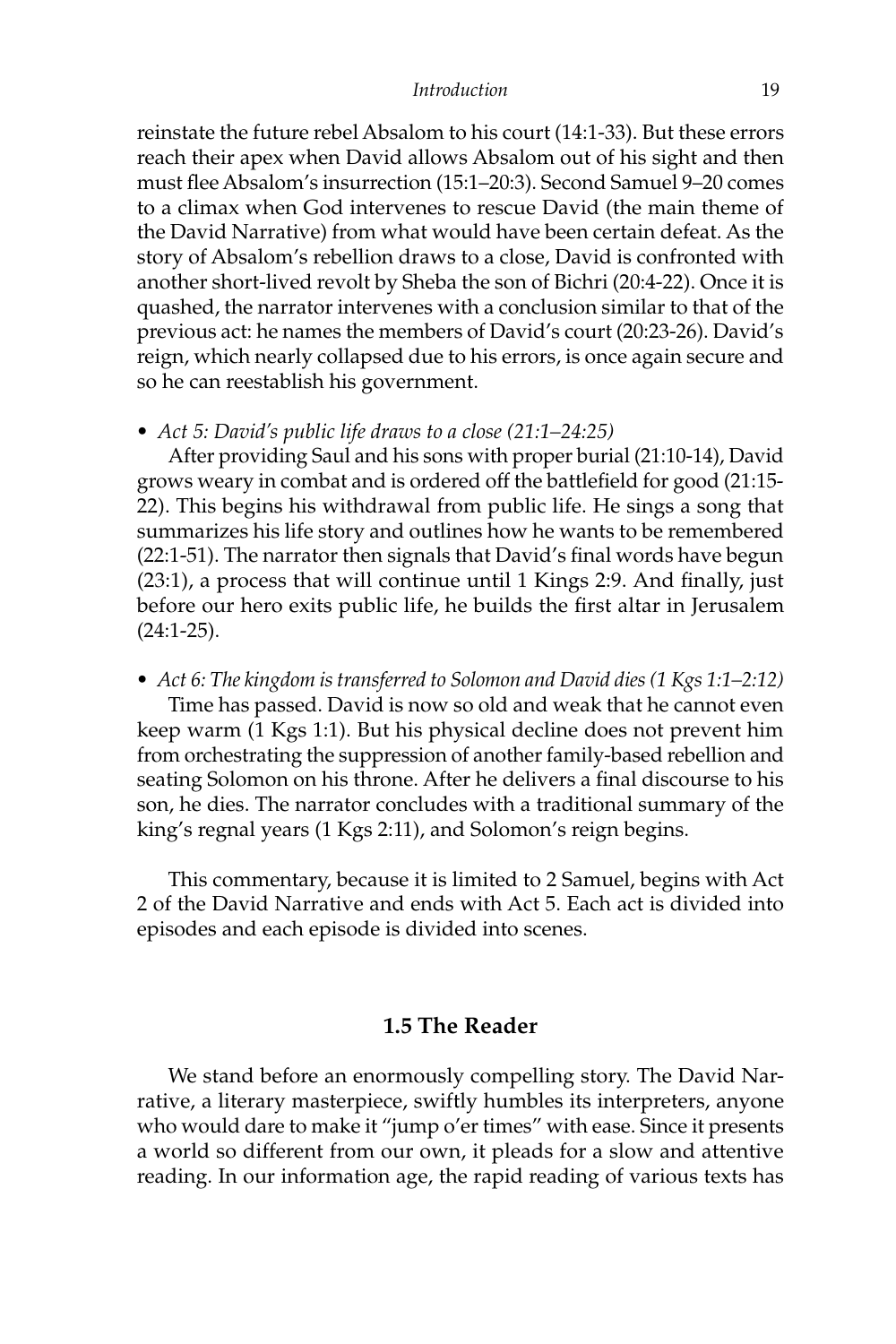become a necessity for survival. We swim in a flood of e-mails and text messages. The David Narrative cannot be consumed as simply another text floating in this sea of words. The Bible (a rather short book in view of its impact on human history and culture) wants its every word to be carefully observed: Why this turn of phrase? Why this detail? Why this episode? Why this point of view? Why this digression now? Why these characters now? Why "Second Samuel" at all? The Bible invites us to recline at its table, not for a drive-through meal, but for what medieval monks called the *lectio divina*, a sacred reading that savors each morsel. Attending to this narrative with its rich detail challenges our view of ourselves and of the world we inhabit.

This commentary is more a "paraphrase" than an "analysis" of the narrative, a distinction I have borrowed from E. M. Forster's *Aspects of the Novel*. A paraphrase describes a masterpiece like an art lover (not art critic) who, gazing upon Rembrandt's *David and Jonathan*, is moved by David's intense despair (1 Sam 20:41). I hope to attend to our narrator's canvas in all its vibrant detail, pointing out its interesting brush strokes. But a definitive grasp of the David Narrative lies beyond the scope of this commentary. Here I am guided by the insights of Ephrem the Syrian, a fourth-century writer who wrote a commentary on a gospel harmony known as the *Diatessaron*. <sup>16</sup> As he reflects on the encounter between Zechariah and the angel Gabriel (Luke 1:8-20), he pauses to meditate on the nature of biblical interpretation:

Who is capable of comprehending the extent of what is to be discovered in a single utterance of Yours? For we leave behind in it far more than we take from it, like thirsty people drinking from a fountain. . . . Anyone who encounters Scripture should not suppose that the single one of its riches that he has found is the only one to exist; rather, he should realize that he himself is only capable of discovering that one out of the many riches which exist in it. Nor, because Scripture has enriched him should the reader impoverish it. Rather, if the reader is incapable of finding more, let him acknowledge Scripture's magnitude. Rejoice because you have found satisfaction, and do not be grieved that there has been something left over by you. A thirsty person rejoices because he has drunk: he is not grieved because he proved incapable of drinking the fountain dry. Let the fountain vanquish your thirst, your thirst should not vanquish the fountain! If your thirst comes to an end while the fountain has not been diminished, then you can drink again whenever you are thirsty; whereas if the fountain had been drained dry once you had had your fill, your victory over it would have proved to your own harm. Give thanks for what

<sup>16</sup> Usually associated with Tatian, the *Diatessaron* was written probably in Syriac around 170 CE.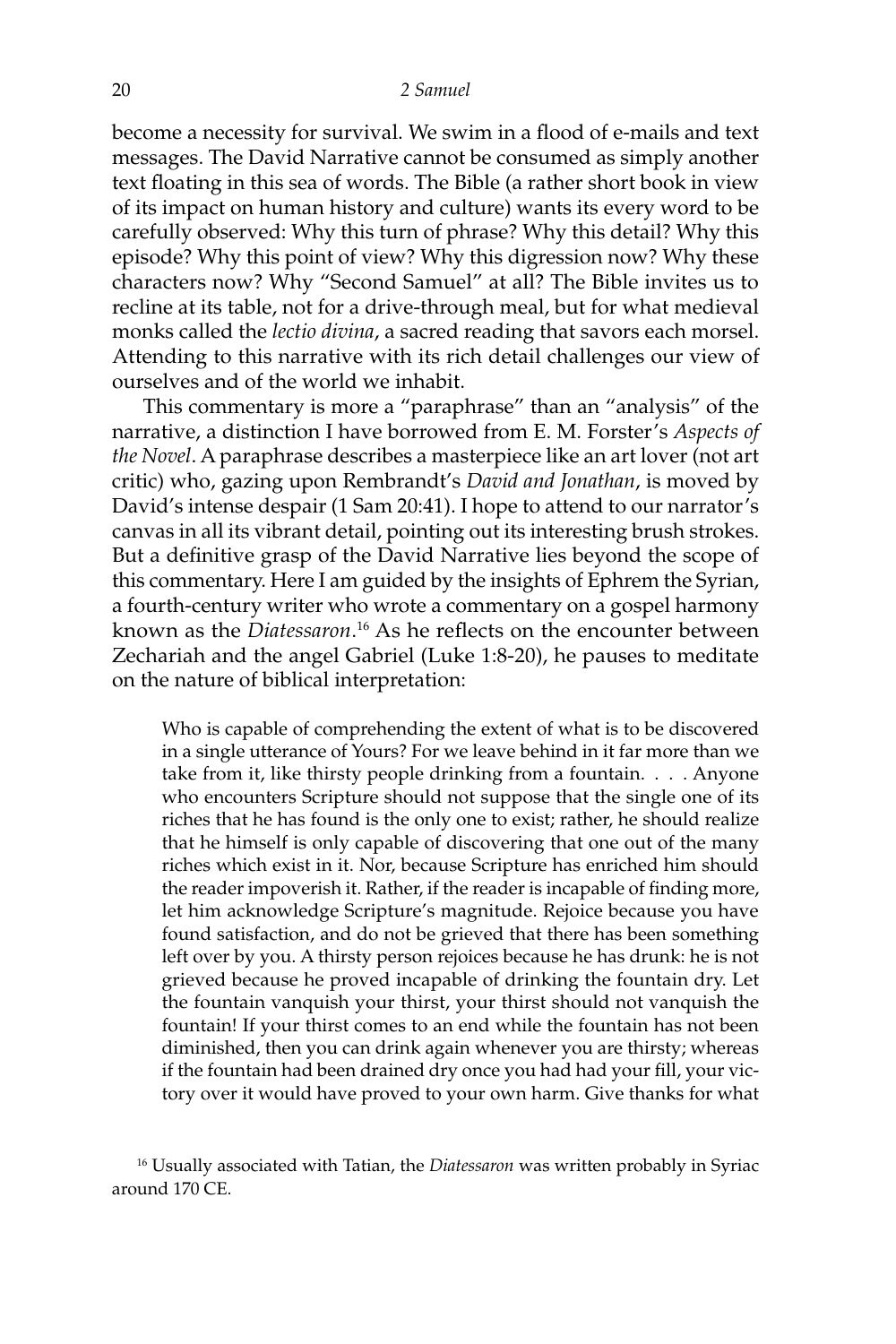you have taken away, and do not complain about the superfluity that is left over. What you have taken off with you is your portion, what has been left behind can still be your inheritance.<sup>17</sup>

Reading the Bible is like drinking from a fountain whose waters satiate the thirsty just as the Bible satiates its readers. But, Ephrem reminds us, we leave far more water behind than we can consume. He cautions us not to impoverish the Bible by pretending to limit its meaning with definitive interpretations. Such interpretations suggest that the biblical fountain has been vanquished—its waters have dried up. Rejoice at what we receive and do not be discouraged that we leave so much behind. An inheritance of meaning awaits us. This image of the thirsty person at the fountain impels us to yet another task: the Bible requires many trips to the fountain. It wants to be read again to secure the many details that escape an initial reading. Who is capable of registering the significance of Madame Defarge's knitting on a first reading of Dickens' *A Tale of Two Cities*? But that detail leaps off the page on a second reading! In the same way, the significance of David's opening speech before Saul (1 Sam 17:34-37a) is only fully comprehended when he sings his song at the end of his life (2 Sam 22). The David Narrative, like all classics, begs to be revisited: "you can drink again whenever you are thirsty."

# **1.6 A Final Word**

This commentary is not intended to substitute for your personal reading of the portrait of David and his reign. Nothing in these pages wants to replace that unique experience. Since the biblical text is not presented in this commentary, you will need to have the Bible at hand (the nrsv is the version cited unless otherwise indicated). My hope is that the ink that stains these pages renders the biblical page more cogent for you, though the opus we are about to read dwarfs its commentators as poet J. V. Cunningham acknowledges in his poem "To the Reader":18

<sup>17</sup> *Commentary on the Diatessaron*, 1:18–19. This translation is taken from Sebastian Brock's The Luminous Eye: The Spiritual World Vision of Saint Ephrem the Syrian (Kalamazoo, MI: Cistercian Publications, 1992), 50–51. 18 Timothy Steele, ed., *The Poems of J. V. Cunningham* (Athens: Swallow Press/Ohio

University Press, 1997), 38.